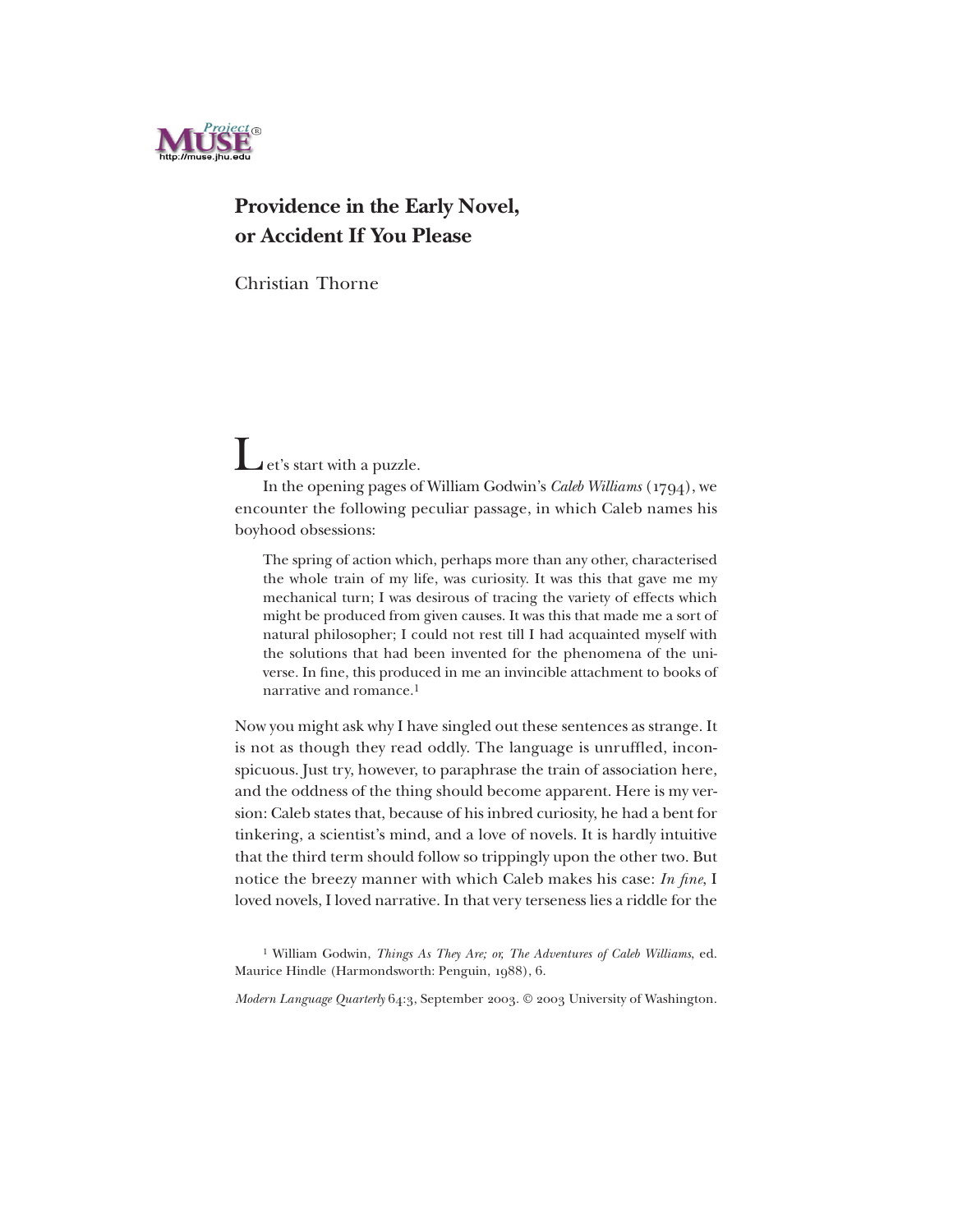literary historian: how, in the final years of the eighteenth century, is it possible for a writer to claim that a knack for *mechanics* makes one a novel reader? It would be convenient to pigeonhole *Caleb Williams* as one of the 1790s' new Romantic novels or as the high-water mark of the political gothic, but then how would we account for these remarks, which make the early novel sound like some eighteenth-century Erector Set?

We could try to resolve the matter by turning to some familiar eighteenth-century debates on the novel, but this would probably make Godwin's formulation seem all the more eccentric. After all, his description ascribes to narrative, to romance even, a kind of rigor or boyish solemnity. But that, too, seems all wrong. Doesn't the eighteenth-century novel conventionally offer itself as a form of *sentimental* education, a fastidious program in fine judgment and sociability? And isn't the century's stock polemic against the novel that it renders its readers slack and effeminate, that it is an exercise in mawkishness and wanton fancy, a universal solvent on the nation's mental faculties and moral fiber? This is, in fact, the path that we might have expected "curiosity" to take in the passage at hand. It is easy enough to think of curiosity as incubating a love of novels, *if* by *curiosity* we mean prurience and by *novels* we mean strange and extravagant literary entertainments. But Godwin's is obviously not this wanton curiosity; his is something like a researcher's inquisitiveness. Curiosity here nourishes an interest in causality, not caprice. It is as though Godwin had in mind some hypothetical genre we would have to dub "the Newtonian novel"—dreary affair that this would be, billiard-ball characters careening through the narrative along precise and linear vectors, resolutions falling at story's end like apples, heavy, on our heads. If we work under the charitable assumption that this is *not* how eighteenth-century novels read, then we are stuck with the problem: curiosity, causality, the novel. Our task here is to account for that strange concatenation.

So how do we get from a "mechanical turn" to "an invincible attachment to books"? The answer, I would claim, is Machiavelli—to which one might reasonably respond: What was the question again? My sug-

## **Christian Thorne is assistant professor of English at Syracuse University.**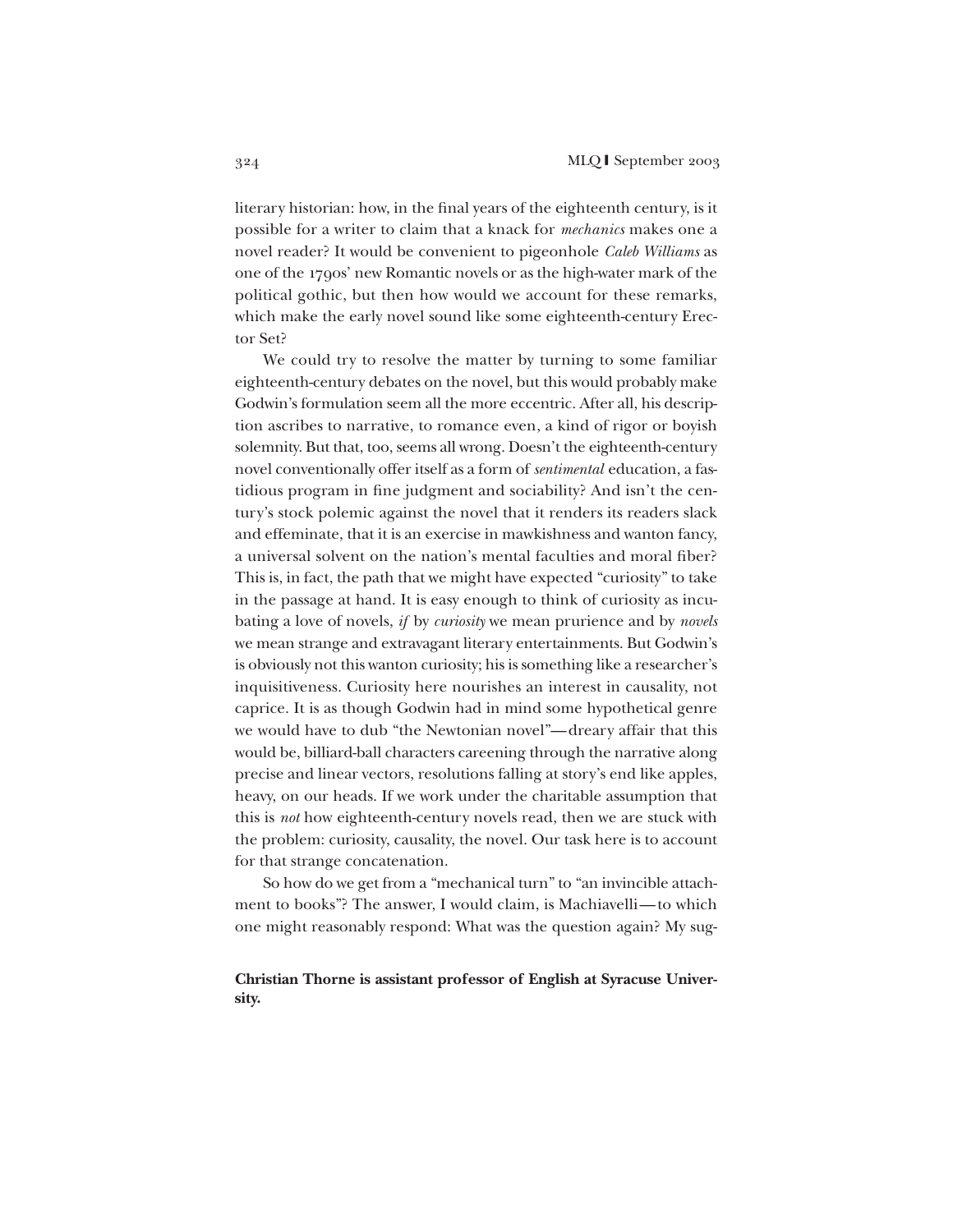gestion is that if, taking our cue from Godwin, we want to understand the eighteenth-century novel as in some important way taking up issues of causality, then we need not a Newtonian language, or not simply a Newtonian language, but a Machiavellian language as well. For there is a Machiavellian vocabulary that persists in eighteenth-century narrative as one of its most conspicuous features but that will have largely vanished by the time the Victorian novel hits the scene: I am thinking of the terms *fortune*, *virtue*, *prudence*, and the like.2 It is that first word that interests me most, and I will cite just one example, chosen more or less at random from the century's texts. In John Cleland's *Fanny Hill; or, Memoirs of a Woman of Pleasure* (1748–49), the protagonist's first love, Mr. Charles, disappears early in the narrative, consigning her to a life of continued prostitution. She discovers that he has been sent away from England because "it was indispensably necessary to secure a considerable inheritance, that devolv'd to him by the death of a rich merchant (his own brother) at one of the factories in the South-Seas, of which he had lately receiv'd advice together with a copy of the Will." This, Fanny says, is what "fortune" had in store for her.3 What is striking about this passage, then, is that the turn of fortune's wheel names not merely circumstance or the chance conjuncture of events but something more precise: the commercial imperatives of colonial trade. Fanny uses the term *fortune* to describe the mechanism by which a nascent global economy comes, disastrously, to disrupt her life. The word *fortune* announces the outer limits of the individual's ability to conceptualize the seemingly infinite social space around her; it marks the point where the subject's ability to make sense of the social sphere breaks down, rendering her unable to penetrate further into the distant institutions that govern her. It thus resembles what the late century will call the sublime, but it does so in a nearly sociopolitical (rather than

<sup>2</sup> J. G. A. Pocock's work on English Machiavellianism is so good that it almost makes intellectual history seem respectable. See *The Machiavellian Moment: Florentine Political Thought and the Atlantic Republican Tradition* (Princeton, N.J.: Princeton University Press, 1975); and *Virtue, Commerce, and History: Essays on Political Thought and History, Chiefly in the Eighteenth Century* (Cambridge: Cambridge University Press, 1985). See also Victoria Kahn, *Machiavellian Rhetoric: From the Counter-Reformation to Milton* (Princeton, N.J.: Princeton University Press, 1994).

<sup>3</sup> John Cleland, *Memoirs of a Woman of Pleasure*, ed. Peter Sabor (Oxford: Oxford University Press, 1985), 55, 58.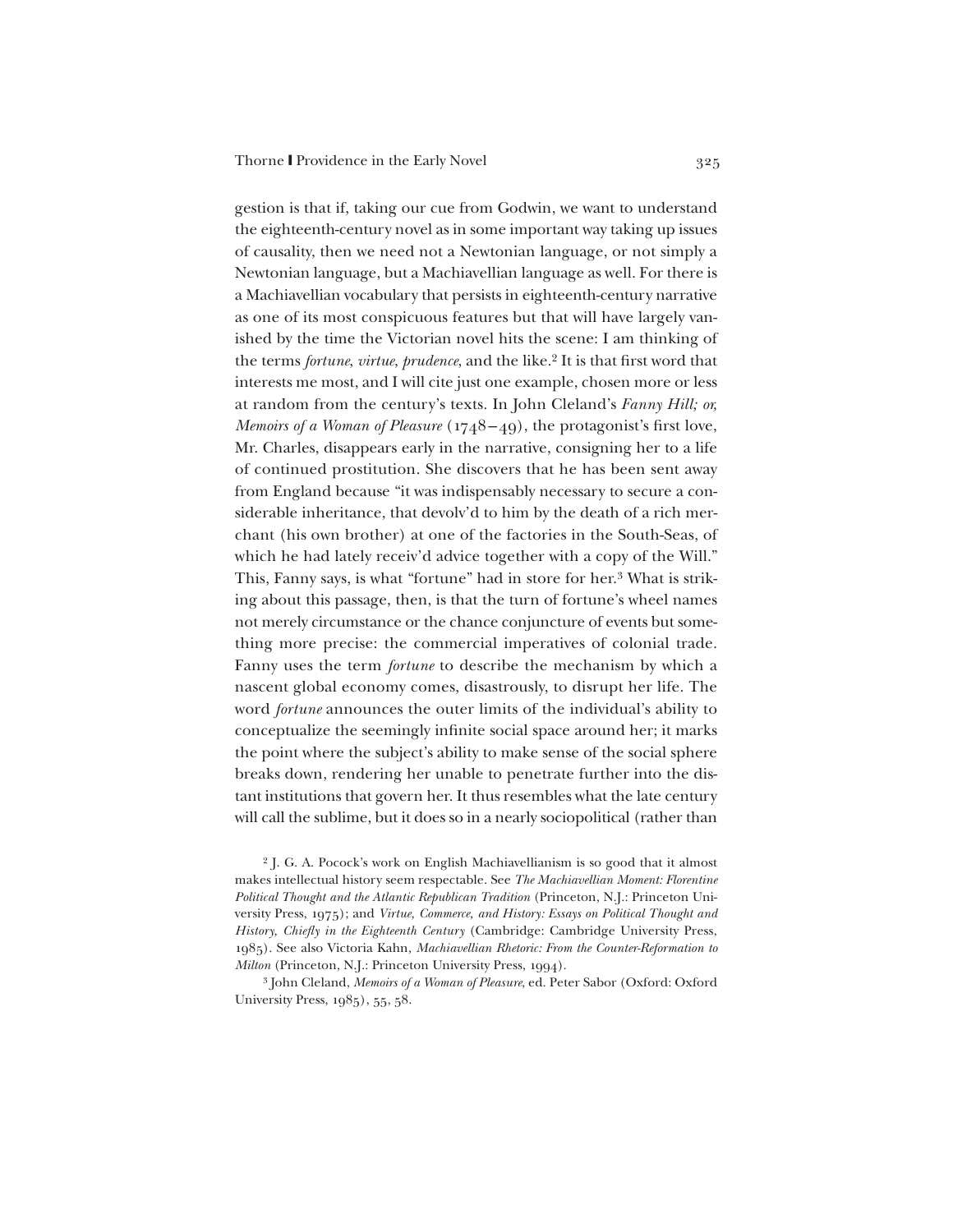an aesthetic) register. When eighteenth-century characters cannot name causes, or when they mean to emphasize the implacable complexity of those causes, they invoke fortune. Fortune substitutes for causality.

But why should the Machiavellian word *fortune* be suited to this purpose? Perhaps it is not too much to say that the Machiavellian prince is the prototypical modern, scrambling to maintain his autonomy in willful disregard of custom's strictures.<sup>4</sup> If this statement seems to hover on the verge of anachronism, I will happily reverse the formulation. The moderns, the middle-class, the bourgeoisie—call them what you will are, collectively, the children of fortune, the successors of Machiavelli's prince and the inheritors of his most pressing questions: how do we act, how do we understand actions, when we cannot count on their appearing legitimate to others? Action becomes unsettled and unpredictable in modernity first of all because modern practices, by which I chiefly mean market practices, lack the authority of custom or collective social sanction. So if *The Prince* is about the new legislator undertaking actions not endorsed by tradition, then this formulation lends itself to eighteenth-century renovation in something like the following form: how, in a period of putative calm, after a century of revolution and economic upheaval, does one make sense of the new practices of the market and managerial politics, which likewise lack the legitimacy of usage, as though the experiences of the new prince had been generalized throughout the social arena? The Machiavellian word *fortune*, in this sense, comes late in its history to name not merely the "intangibles" in a situation of action with no obvious precedent, as Machiavelli would have it, but the unmasterable complexities of the social sphere. *Fortune* names the lack of transparency in the city and the colonial world market. In modernity every man is a prince, every woman perhaps a princess, but the paradox of this seductive slogan is that it registers simultaneously the modern subject's claim to autonomy *and* everything that under the name of fortune lashes out to compromise that independence.

<sup>4</sup> Franco Moretti makes a similar argument with regard to the figure of the absolute monarch in English tragedy (*Signs Taken for Wonders: Essays in the Sociology of Literary Forms*, trans. Susan Fischer, David Forgacs, and David Miller [London: NLB, 1983], 43).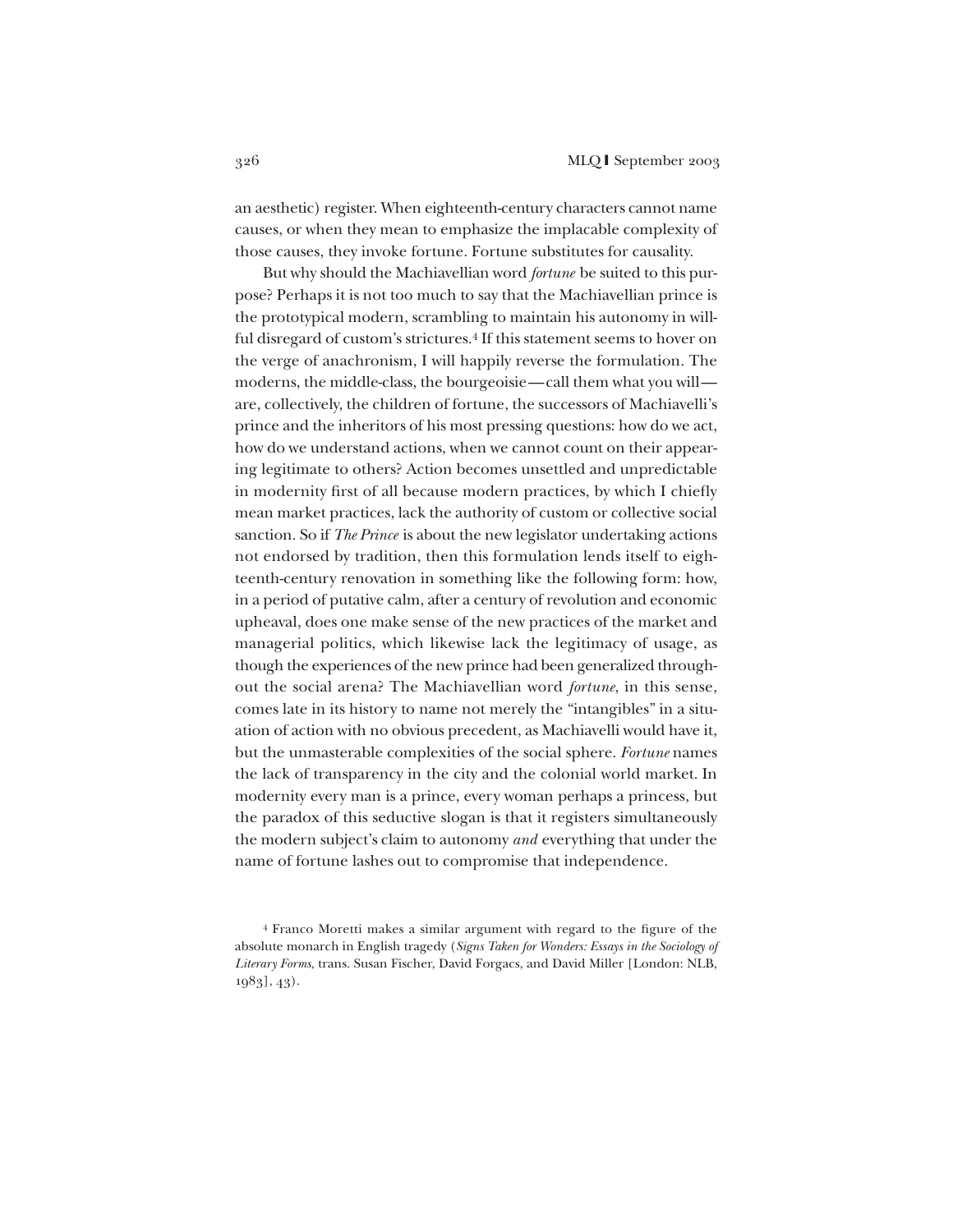Eighteenth-century English fictions, I suggest, are formally innovative, and I think that we need to work harder to account for these formal experiments in terms of the transformation of the British economy, which, in these years, occupied a new position of centrality in a (haphazard but powerful) mercantile world system. Or, to make the same argument in reverse, we need to look for finance, credit, and other forms of capitalist innovation not just in the early novel's themes or representations but in its narrative strategies, in the storytelling's governing concepts and characteristic turns. We have to proceed carefully here. By 1700 the English social order had already been utterly transformed by capitalism: commercial agriculture controlled the English countryside and had done so since at least 1600; rural class relations had already polarized as smallholders lost their land in an increasingly liquid property market; landowners and merchants had already found new ways to press the rural poor and loot the globe; the joint-stock companies were already at sea; the Atlantic economy was already flush. Of course, the eighteenth-century elites introduced commercial innovations of their own: the endless tussle over colonies east and west, a permanent wartime economy funded by new forms of public credit, a new national bank, a new stock market, a new consumer culture of colonial goods, a newly visible class of "monied men," wildfire urbanization, monetary innovations, the slow smothering of the precapitalist economy (whether the moral economy of customary rights or the provincial barter economy), the building of a unified national market. But where the official culture of the seventeenth century still tended to represent itself as agrarian and deferential, in however brittle and declamatory a fashion, eighteenth-century English prose embarks on a project of cultural renovation. If you steep yourself in the courtly, aristocratic, and religious genres that dominate early Stuart writing, eighteenth-century letters will read, by contrast, like one long meditation on "commerce" though this last, let it be said, is a compact term, a bit of shorthand that condenses together Britain's many different economic transformations—so that even a pastoral like Pope's "Windsor Forest" turns out, in its final lines, to be a poem not of the land but of the *water*, of global trade and colonial conquest, of rivers and seas and the oaks that cheerily fell themselves to be shaved into England's ships ("Thy Trees, fair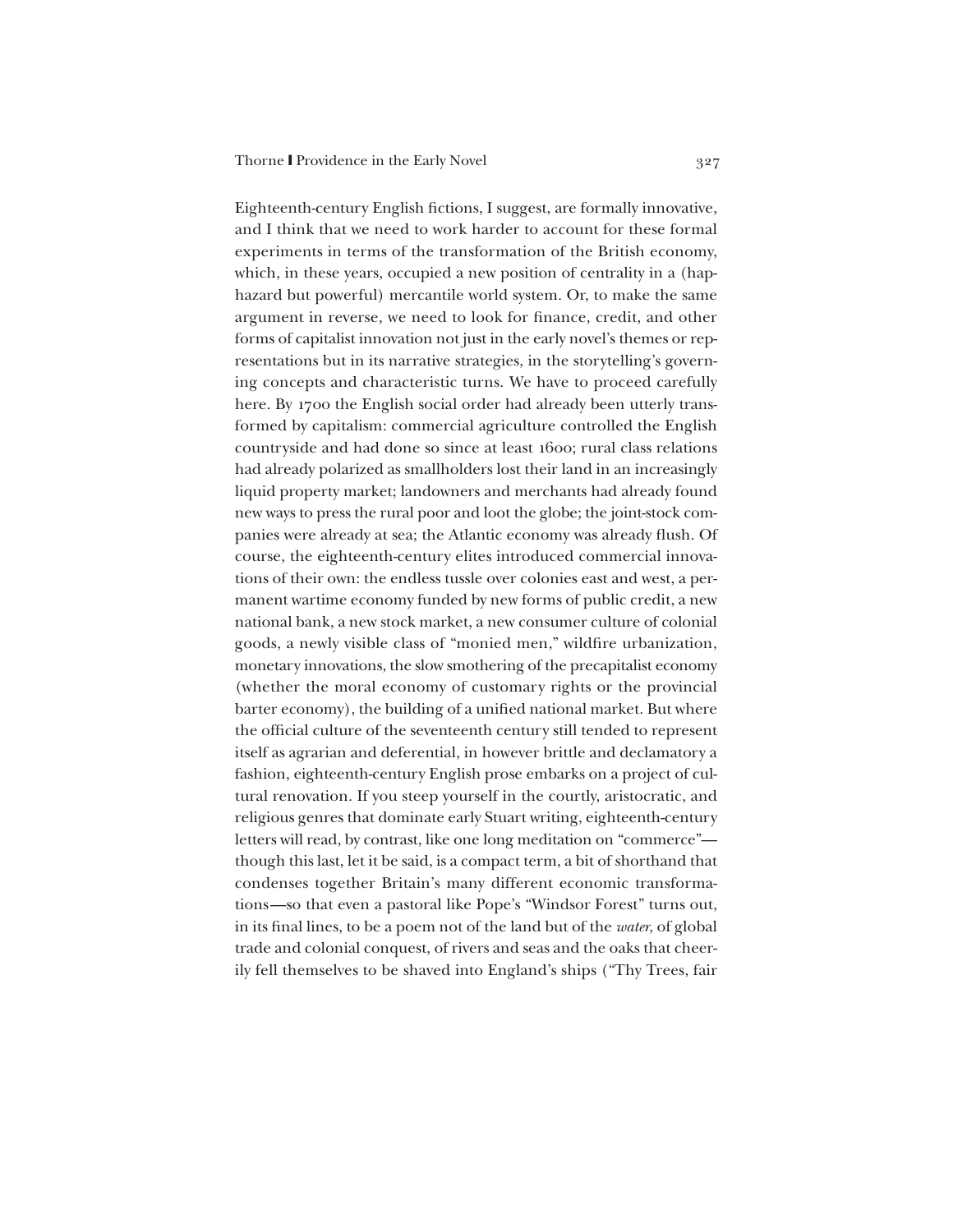*Windsor*! now shall leave their Woods, / And half thy Forests rush into my Floods").5 Eighteenth-century English writing learns, in other words, to tell new kinds of stories, about new events and practices and things.

Yet the more important point is that the period also tells its stories differently, representing action as unsettled and open-ended in a manner that is particularly striking when set against the methods common to highly conventionalized, providential narratives of the seventeenth century. For an illustration, we need look no farther than the most typical of eighteenth-century plots: an individual, usually a woman, comes from the country to the city and is initiated into the treacherous intricacies of market society. (This summary works, at least as a first description, for *Fanny Hill*, Defoe's *Roxana*, Fielding's *Tom Jones*, Burney's *Evelina*, Lennox's *Female Quixote*—we could extend the list at will.) Perhaps the following will stand as a working hypothesis: If action becomes unstuck in the early novel, if action no longer seems to carry fixed providential meanings, it is because the modern agent must undertake action not in a traditionally oriented community, and not in a humanist commonwealth of shared political ends, but precisely in "society," a complex articulation of contending groups and practices, organized around the new phenomena of finance, trade, the state, the public sphere, the advanced division of labor. The question facing early modern social actors, therefore—the question, too, facing early modern *narrative*—is, how does one conceive of action within such diffuse practices and institutions, and how does one gauge its effects?

Some may be disturbed by what they see as too easy a reliance here on the hackneyed distinction between urban society and traditional communities, the old *Gesellschaft-und-Gemeinschaft* shtick. But I hope, in fact, that turning to Machiavelli will jimmy open that dichotomy. I am not claiming that premodern communities are undifferentiated or that premodern politics are not complex. I am claiming, however, that premodern politics are complex *for the political classes*. If premodern social formations are differentiated, then one prominent differentiation is between the fairly narrow urban and courtly classes that experience complexity and the preponderance of the population whose routines are too strictly regimented to merit that word. To set complexity as the

<sup>5</sup> Alexander Pope, "Windsor Forest," ll. 383–84.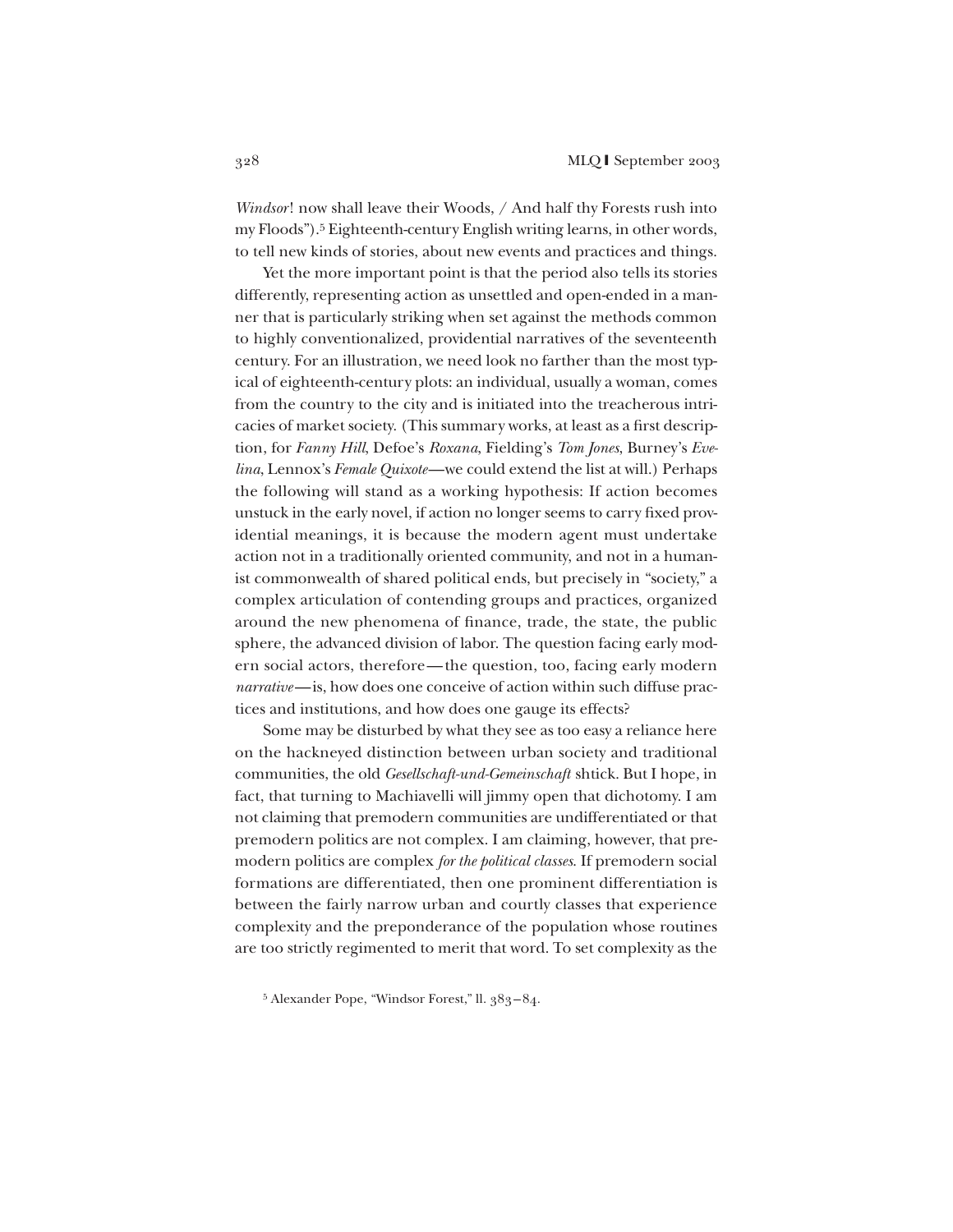standard of historical experience is to generalize this class perspective anachronistically. My key argument regarding the early novel, just to repeat it with this elaboration in mind, is that the early novel helps mark the advance of social differentiation, the de facto generalization of this formerly elite experience of complexity, as new groups come into the city and the market.

In one sense, all I'm doing here is rehearsing one of Fredric Jameson's lines. For it is Jameson who has argued most forcefully that narratives of fortune are to be expected in periods of systemic transition:

This is the stage Marx describes as exchange on the frontiers between two modes of production, which have not yet been subsumed under a single standard of value; so great fortunes can be made and lost overnight, ships sink or against all expectation appear in the harbor, heroic travelers reappear with cheap goods whose scarcity in the home society lends them extraordinary worth. This is therefore an experience of money which marks the form rather than the content of narratives; these last may include rudimentary commodities and coins incidentally, but nascent Value organizes them around a conception of the Event which is formed by categories of Fortune and Providence, the wheel that turns, bringing great good luck and then dashing it, the sense of what is not yet an invisible hand guiding human destinies and endowing them with what is not yet "success" or "failure," but rather the irreversibility of an unprecedented fate, which makes its bearer into the protagonist of a unique and "memorable" story.6

But if my theme is Jamesonian, I wish to improvise a few variations on it. For Jameson does not realize that he is talking about the early novel. The "stage" Jameson has in mind is late feudalism—or, more precisely, the first flourishing of medieval merchant capital in European cities, which is something of an anomaly within feudalism but is not yet modern capitalism, either—and the stories he is thinking of are premodern art tales, such as Boccaccio's, which he sees as by-products of this urban trade: feudal tales of fortune are inconceivable outside that system's towns, its struggling islands of commerce. This observation is surely right as far as it goes, but it stops well short of the mark, for the pattern that Jameson identifies is only sharpened in the early novel as

<sup>6</sup> Fredric Jameson, "Ideology of the Text," in *Situations of Theory*, vol. 1 of *The Ideologies of Theory: Essays, 1971–1986* (Minneapolis: University of Minnesota Press, 1988), 52.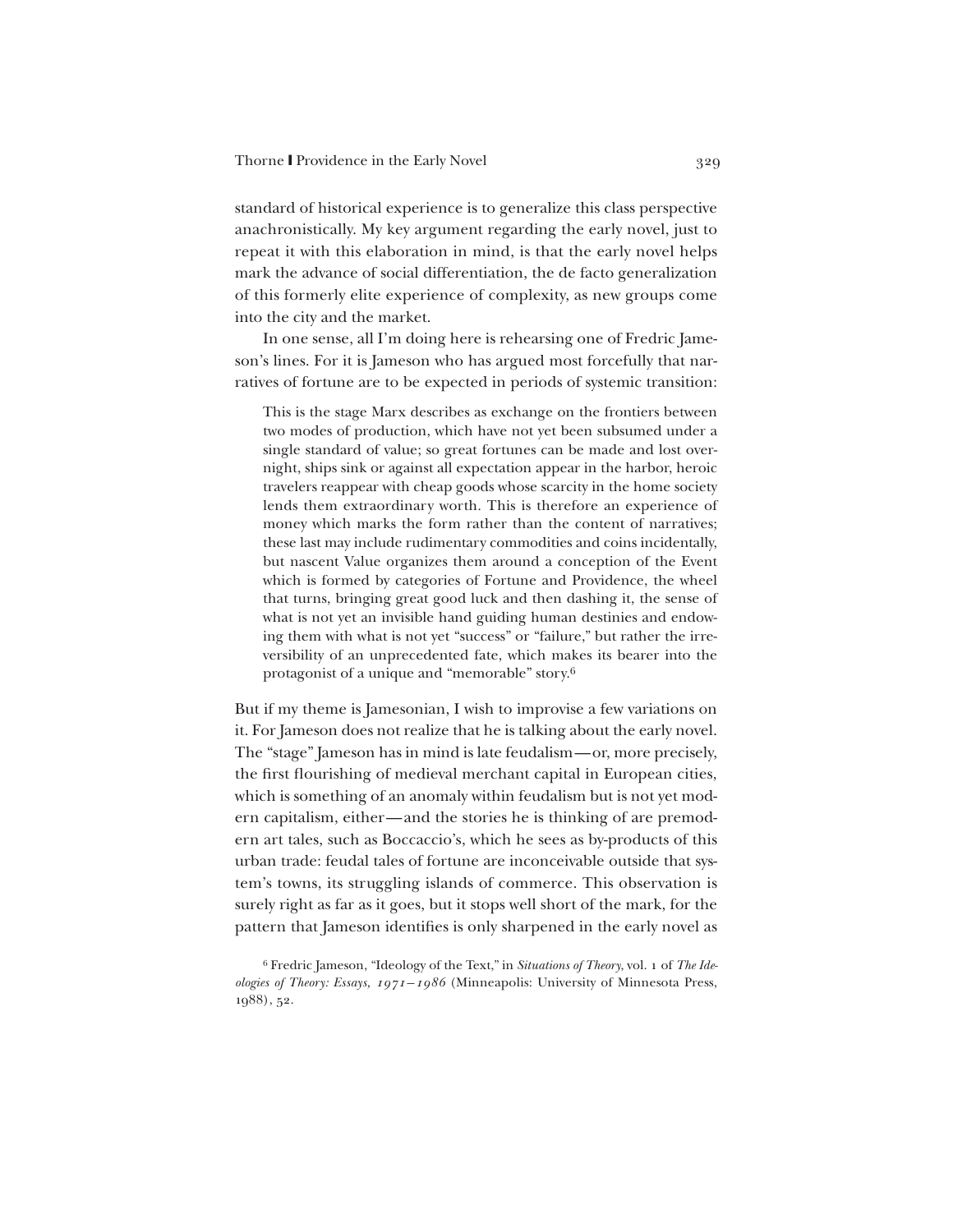the cities swell and markets spill beyond their borders, as commodity relations lay claim to the entire social order and fortune flourishes in their wake.7 The novel, in this sense, is the medieval art tale writ large.

What is more, Jameson compresses together fortune and providence, but they are, in fact, radically distinct categories; we miss something crucial about eighteenth-century narrative if we let them bleed into one another. I tend to think here of the odd, inconclusive antiromances by earlier women writers—Aphra Behn, Jane Barker, Eliza Haywood—as so many attempts to shut down providential forms of storytelling, to rehearse narrative patterns in which events merely happen and nothing ever concludes: the stories just stop. For something has to happen before fortune can come to the fore as a narrative mode: providence has to leave the scene. For an event to take on the full character of an event, it must be able to appear in narrative as something other than an index of divine will, and it is one of the signature projects of eighteenth-century narrative to purge itself of its inherited providential conventions. This is nowhere more apparent than in Behn's "Unfortunate Happy Lady," in which the narrator chalks up a certain stroke of misfortune—the type of misfortune endemic in eighteenth-century narrative (in this case, a batch of letters gone astray)—to "providence, or accident if you please."8 What emerges with special clarity in this phrase is the coexistence of two fundamentally different modes of storytelling. Behn's is representative of much eighteenth-century writing to come, but her formulation is remarkable for the offhand air with which it reduces providence to the status of an option—a mode of reading, in effect, rather than a mode of narration itself, a supplementary code to be invoked at the reader's discretion. Walter Benjamin's great "Storyteller" essay discovers in the *Erzählung* or customary yarn a simple

<sup>7</sup> But see also the alternate chronology that Jameson provides in "Metacommentary," in *The Ideologies of Theory*, 3-16, where he distinguishes not between the art tale and the novel but between the early novel of action or the event and the psychological novel of the nineteenth century.

<sup>8</sup> Aphra Behn, "The Unfortunate Happy Lady," in *An Anthology of Seventeenth-Century Fiction*, ed. Paul Salzman (Oxford: Oxford University Press, 1991), 546. See also Jane Barker's *Love's Intrigues* (1713), in which the heroine greets an unhappy event with the following sentence: "Now whether this Affliction was laid on me by the immediate Hand of Providence, or that Fate, or my Constellations produced it by secondary Causes, I knew not" (in *Popular Fiction by Women, 1660–1730: An Anthology*, ed. Paula R. Backscheider and John J. Richetti [Oxford: Clarendon, 1996], 98).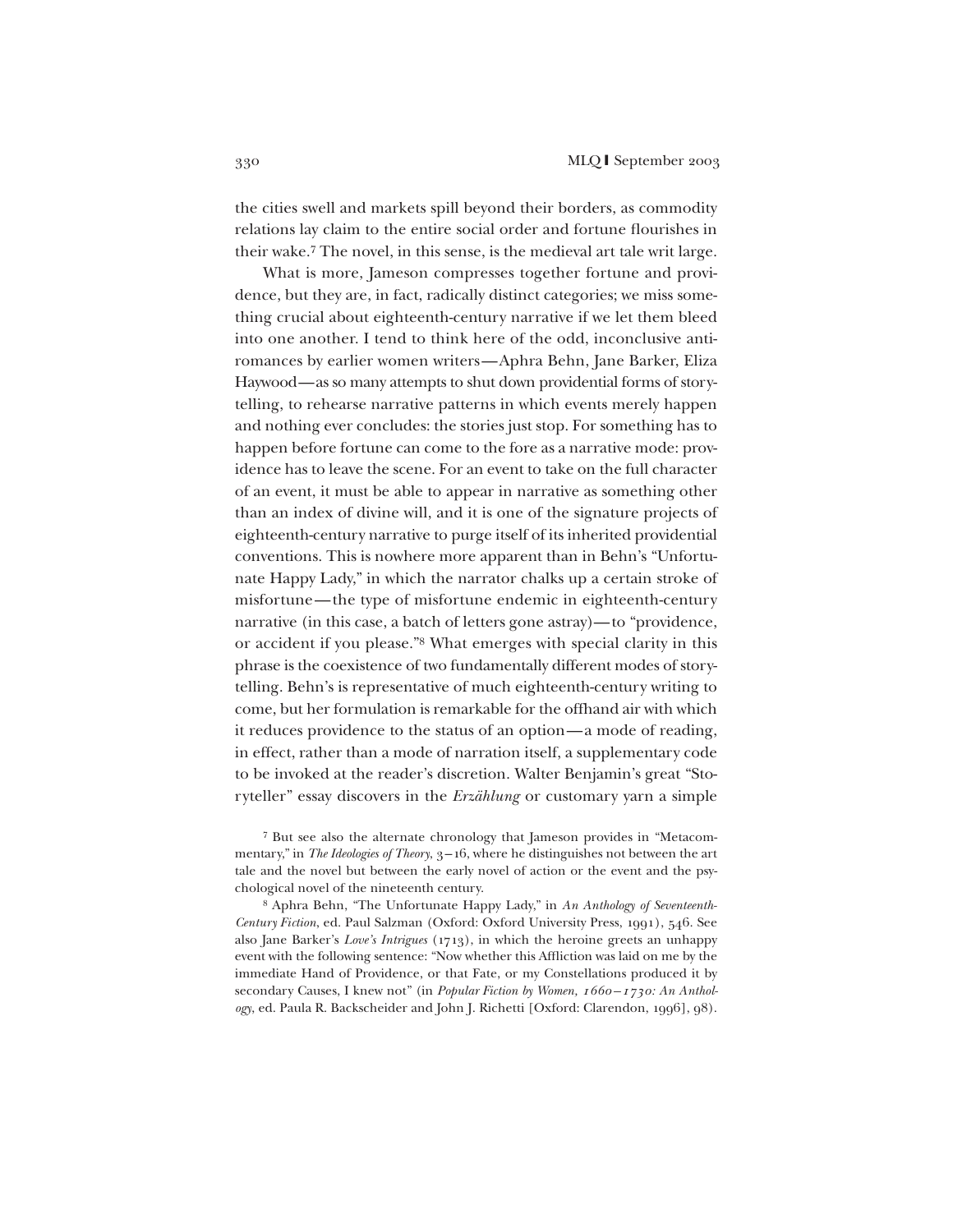refusal to explain, a reliance on sheer mysterious sequence, entirely without the novel's expository and clarifying impulses, its overload of information.9 In the work of Behn and her fellows we see early modern narrative temporarily reverting to the condition of the tale, emptied of explanation.

The antiromance, it is worth pointing out, is fully a political project. This is already clear in Machiavelli, who must, in this light, be regarded as a great prose innovator, as having helped found a new genre or mode of writing. His fundamental innovation is to reject what we might call political romance, the ideological finery of classical political manuals, in favor of a brisk, analytic narrative of political action: "Because I want to write what will be useful to anyone who understands, it seems to me better to concentrate on what really happens rather than on theories or speculations. For many have imagined republics and principalities that have never been seen or known to exist. . . . I shall set aside fantasies about rulers, then, and consider what happens in fact."10 There is some general sense, then, in which Machiavelli's political materialism stands in the same relation to humanist political theory that the novel eventually will to the romance: it is the acid bath of realism, coolly pointing to a permanent gap between the political order and the concepts or images of itself that this order generates. Machiavelli means to narrate political action in strict disregard of its ideals or ideologies.

Of course, the point is better put the other way around, not that Machiavelli is novelistic or antiromantic but that early-eighteenthcentury fiction remains profoundly, corrosively Machiavellian. The stories of a Behn or a Barker work by taking Machiavelli's vocabulary and preoccupations and translating them out of what the period defines as the public and political sphere of men and into the intimate and erotic sphere of women. These stories, then, are antiromances in a narrower sense, full of rapes, aborted amours, marriages that end in murder. They are love stories that never get off the ground, as though to say that *many have imagined gallants and ladyloves that have never been seen or known to exist. . . . We shall set aside fantasies about women, then, and consider what*

<sup>9</sup> Walter Benjamin, "The Storyteller," in *Illuminations*, trans. Harry Zohn (New York: Schocken, 1968), 83-109.

<sup>10</sup> Niccoló Machiavelli, *The Prince*, ed. Quentin Skinner, trans. Russell Price (Cambridge: Cambridge University Press, 1988), 55.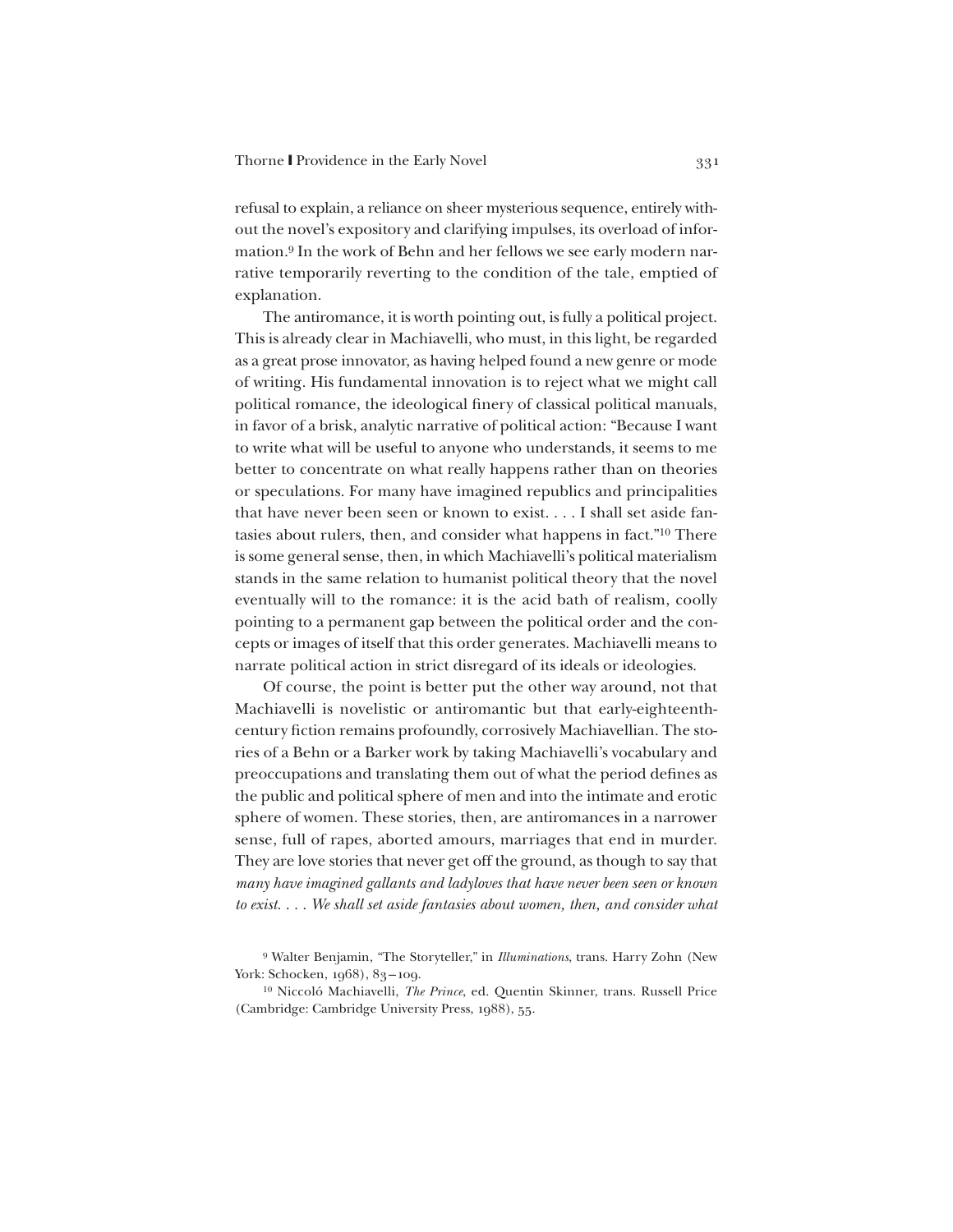*happens in fact*. They are the death rattles of an aristocratic culture of courtly love.

The antiromance, in this last sense, helps mark a specific moment in the history of English class relations; it opens onto a culture that one might hesitate to call "bourgeois" or "capitalist" but that is emphatically, polemically "postaristocratic." The antiromance is a hinge form, an aesthetic purgative, the genre in which a newly commercial culture flushes away its inherited aristocratic conventions. Such, then, is the achievement of Defoe's great *Roxana*: it presses the conventions of antiromance (the sham marriages, the scheming sex, the dry-eyed judgments on "this Thing call'd a Husband") into a systematic exploration of the commercial lifeworld.11 The first point that needs to be made about *Roxana* is that its narrator is a striking example of what the Lukácsians call the problematic individual. She is a figure, in other words, in which the distinctive quandaries of modernity become legible, precisely because she is not fully integrated into the social order. We might think of the matter this way: Defoe's first bit of narrative business in *Roxana* is to establish how his narrator is out of joint. A diaspora Huguenot living in England, she has a passing familiarity with two national communities but no secure claim to or deep history in either. To compound matters, she has no recourse to a family that might stand as a bulwark against the foreign territory around her; her intimates are all dead, in prison, or denounced as unreliable mere pages after the novel begins. Nor does Roxana possess the inherited wealth with which to buck her orphaned state; this fact, too, is lost in a matter of paragraphs, the casualty of some speculative bubble. Here again one notes fortune's primary guise in the early novel: if the early novel displays a preoccupation with chance, contingency, and reversal, then this is in large part narrative's attempt to register the shock waves of capital throughout a society unaccustomed to its tremors. In the opening pages of *Roxana* (and in a manner typical of the early novel), we are invited to trace in the dilemma of a single subject the faltering of distant, poorly grasped markets. At no other point in the history of English narrative are Fortune and fortune so close.

<sup>11</sup> Daniel Defoe, *Roxana, the Fortunate Mistress; or, A History of the Life and Vast Variety of Fortunes of Mademoiselle de Beleau*, ed. John Mullan (Oxford: Oxford University Press, 1996), 8.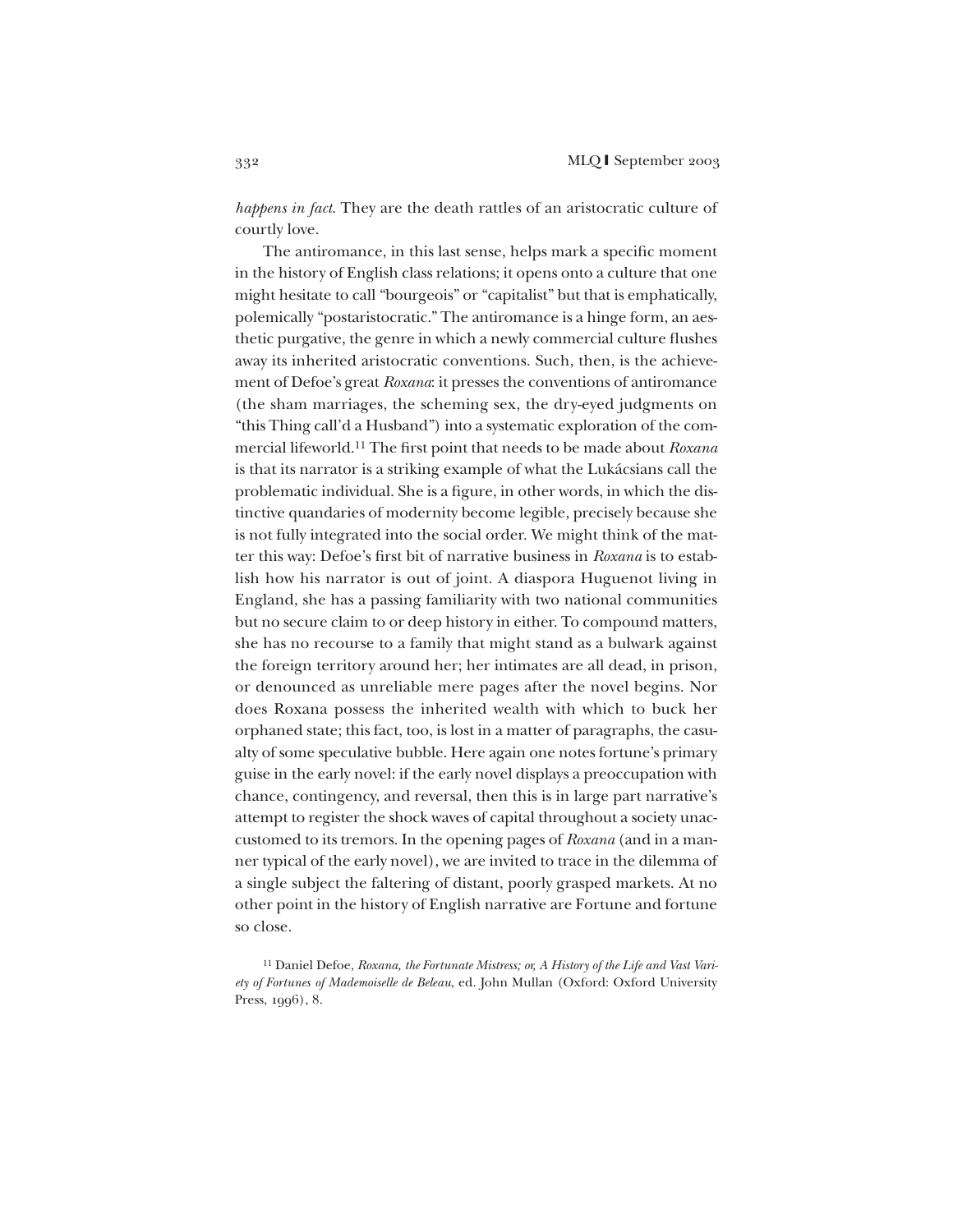The effect of Roxana's multiple divestitures (no nation, no family, no inheritance) is clear: they produce a creature who dwells entirely in the market, a kind of pure commercial subject, with no residual attachments to anything or anyone outside the commodity sphere. This point needs to be emphasized, because formally, if seen from sufficient distance, *Roxana* might seem like one of the first great rags-to-riches stories in English: the heroine, if that is the word for Roxana, does proceed from indigence to affluence. Yet a moment's inspection reveals that the novel delivers none of Horatio Alger's satisfactions. The Alger tales, it goes without saying, are precisely capitalist *romances*, but Defoe simply is not interested in window dressing of this kind: Roxana amasses her fortune by abandoning her children, whoring her away across three countries, and rigging up a series of assumed identities, like a con artist. The titillation for which Defoe's novels are so famous, then, actually articulates a specific historical problem. Late in the first volume of *Capital* Marx makes an antiromantic argument of his own: How did capitalism even get started if there wasn't always capitalism? That is, how did some people accumulate capital in a social order that was not itself capitalist? The conventional view—a "legend" that owes more to "the promised land of modern romantic novels" than to "actual history" is that some people simply worked harder and spent less.12 Marx's reply to this myth is predictably tart: it was not diligence and discipline that gave rise to capitalism, but theft and corruption, a coordinated assault on the globe's various customary economies, the expropriation of Europe's peasants and the colonies' recently subjugated peoples. *Roxana*, in this sense, is a case study in primitive accumulation, which Marx identifies as the peculiarly capitalist form of antiromance—it's just that Defoe narrates at the level of the lifeworld what Marx identifies only at the level of historical structure: the wholesale abandonment of a customary Christian or aristocratic ethics in the service of new economic practices. *Roxana*, then, is one of those rare novels that are content never to let their action leave the market; indeed, it is remarkable for the fearlessness with which it expunges from its narrative nearly everything that is not already in the cash nexus. It depicts a social order that has handed itself over entirely to the commodity, in which every

<sup>12</sup> Karl Marx, *Capital*, trans. Ben Fowkes, vol. 1 (New York: Vintage, 1977), 873, 890, 874.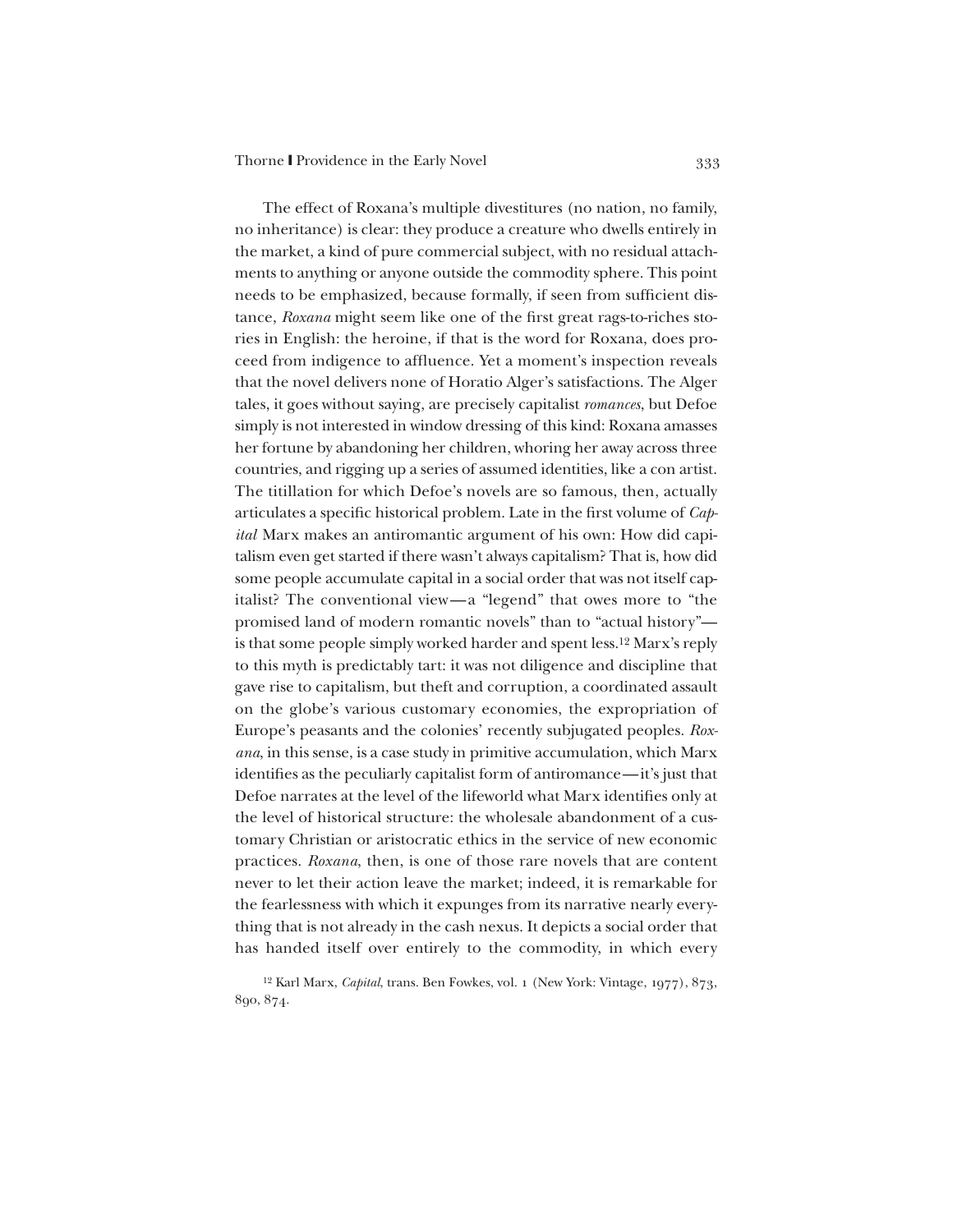object—every candlestick, every roast beef—announces its price, compulsively, so that guineas and pistoles appear in the text with the regularity of commas. Defoe's Europe is already the world imagined by Adorno (and by *New Yorker* cartoons), in which there is no relationship outside the market, in which a new husband is the occasion for a business contract, a dead husband merely a chance to balance the books. *Roxana* is notable because it provides, within its own pages, a social and historical account of the antiromantic conventions that Behn and Haywood deploy without such explanation: antiromance thrives because romance asphyxiates in the commodity world.

Consider, in this light, the place of providence in *Roxana*. Defoe's narrative strategies are, in fact, a single-minded onslaught on providence. This may not be immediately apparent, because the language of providence is all over the novel. Yet a careful reading shows that the status of providence has entirely changed. The following passage is typical: "*In a word*, it never Lightn'd or Thunder'd, but I expected the next Flash wou'd penetrate my Vitals, and melt the Sword in the Scabbord of Flesh; it never blew a Storm of Wind, but I expected the Fall of some Stack of Chimneys, or some Part of the House wou'd bury me in its Ruins; and so of other things" (260). The point is clear: older, providential forms of narration do linger on in *Roxana*, but in severely truncated form. Roxana announces here that, whatever the flat, causal train of her narrative, she has been reading the events of her life providentially all along—or rather, has been prepared to read them providentially—or has worried that they might offer themselves up to a providential reading. She is anxious, in other words, that her life will take on a providential cast, that the next summer storm or thud of falling bricks will herald God's judgment on her wickedness. She is waiting for what we might more prosaically call her comeuppance. The crucial point, however, is that the novel never follows through on such a reading which, in fact, would be impossible as the narrative is configured, since providence itself never puts in an appearance. The events in Roxana's life never become legible in that way: they never allow themselves to be plumbed for some significance greater than the immediate gain to be derived from them. Roxana, in short, never gets what's coming to her, and it is crucial that we understand this as something more than a vagary of the plot. For if Defoe's readers cannot discern in his story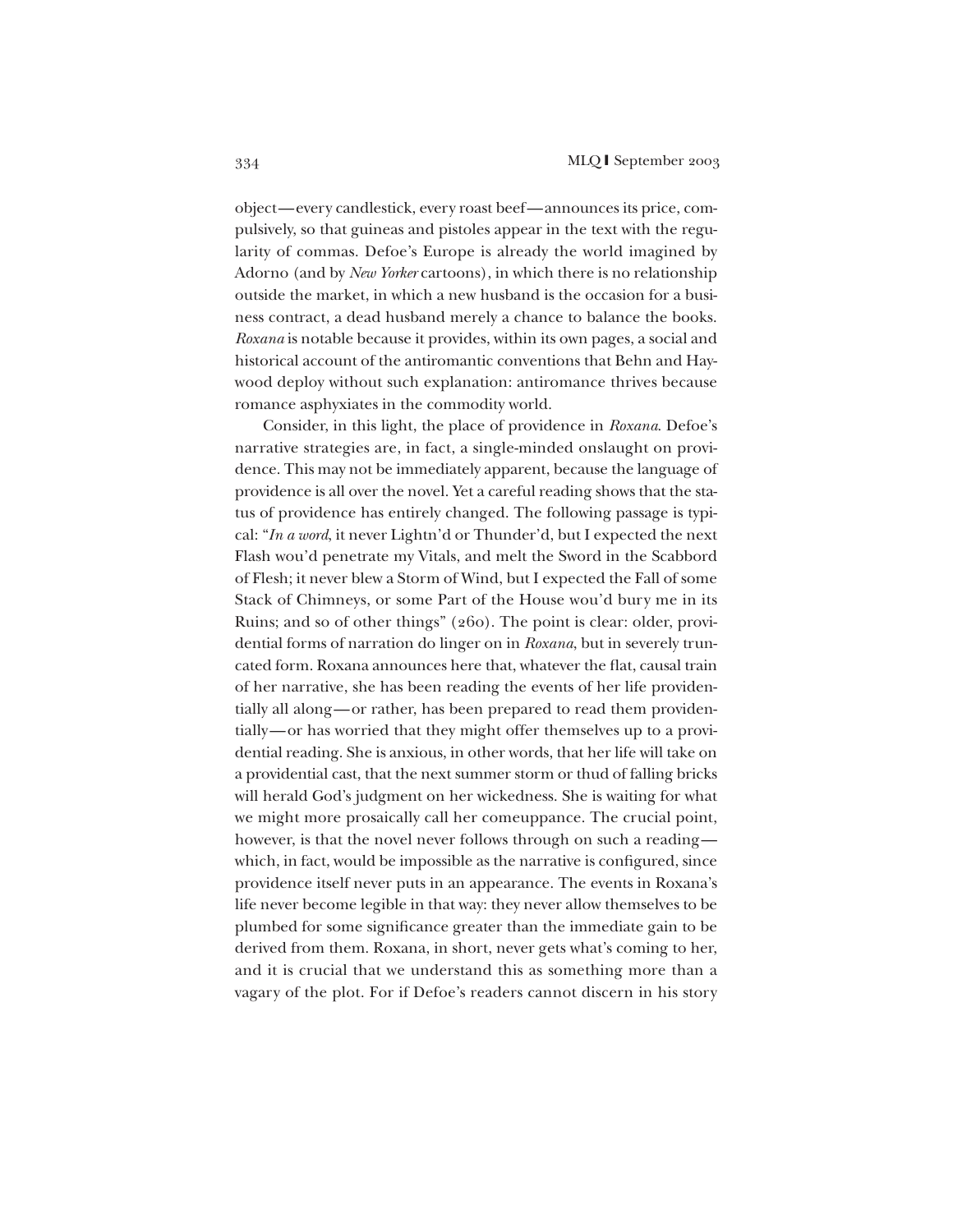some pattern of—call it what you will—justice or order or form unfolding in events, then when the narrative invokes providence, it does so only to signal its *absence*. When Roxana mentions that she was tempted to read her own life providentially, she does so only to demonstrate that these traditional narrative forms do *not* bear themselves out in her life. Sometimes, it turns out, a thunderclap is just a thunderclap, and if we are to measure the achievement of the early novel, then we must acknowledge how difficult such a seemingly banal sentence would be to utter to an audience for whom providential interpretation has become reflexive—an audience, that is, for which a thunderclap is rarely just a thunderclap. *Roxana* gives us a clear idea of the work that early, novelistic narrative had to do to forestall its readers' easy recourse to allegory.

The matter is more complicated, however, because *Roxana* is also an antiromance in a second, nearly antithetical sense. A fuller description of the novel's structure will make the point clear: The narrative falls into three distinct stages. Its long first section details the process of primitive accumulation, Roxana's accrual of capital by what are not technically capitalist means (i.e., sex and fraud). The novel's brief second section shows Roxana making the transition from accumulative passion to a kind of capitalist rationality. She resolves to learn "how to secure my Wealth" (106) or "how to be a Miser" (168)—how, in short, to manage her estate. This is the moment of narrative money laundering, when Roxana transforms the wealth she has amassed outside the legitimate economy wealth clearly associated with *fortuna*, with risk, adventure, a sort of erotic piracy—into the roughly predictable forms of investment.

No sooner is this transition effected than the novel's third section begins:

Really I began to be sick of the Vice; and as I had good Leisure now to divert and enjoy myself in the World, as much as it was possible for any Woman to do, that ever liv'd in it; so I found that my Judgment began to prevail upon me to fix my Delight upon nobler Objects than I had formerly done. . . . it came so very strong upon my Mind one Morning, when I had been lying awake some time in my Bed, as if somebody had ask'd me the Question, *What was I a Whore for now*?" (200–201)

This is one of the novel's crucial passages. I am particularly interested in that last word, *now*. What period does it designate? The distinction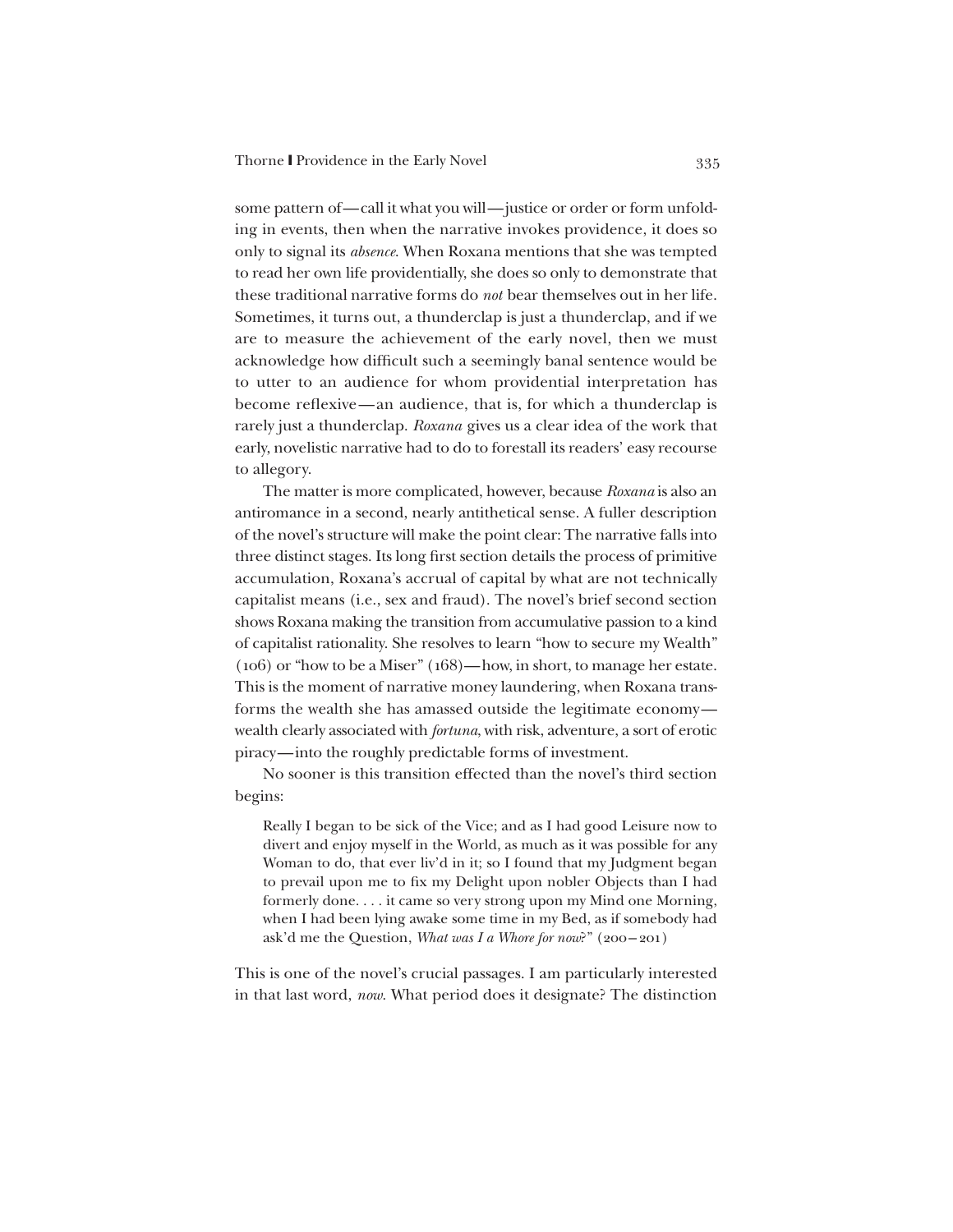drawn here is between the period of capital accumulation and the period of achieved wealth within the full capital circuit, and noting as much allows us to answer a question we may not have realized was important: once we have observed that the text largely suppresses providential modes of narration, and that providence reemerges only as a residual form, it seems right to wonder at what point, exactly, providence returns. Where, within capital's narrative—which is in some sense the only narrative that remains—does this residual form make itself felt? The answer is, of course, *after* the initial process of capital accumulation, when Roxana makes the effort to climb back out of capital's narrative—to return, if you like, to providence.

The crucial point is that this effort fails. We can describe its failure first in ideological terms. The novel shifts from one driving question, Can customary forms of virtue survive the transition to capitalism?—to which the answer is clearly no—to a second driving question, Can the new market subject escape her own corruption? To this second question, the novel attempts three answers. First, it has Roxana disguise herself as a Quaker—behind plain gray cloth and a twittering of *thee*s and *thou*s —so that the primitive accumulator might redeem herself by association with distinctively middle-class forms of piety. Then it holds out the possibility of her marrying a prince, which would make for money laundering on a higher order, a new class alliance between finance and the precapitalist elite. Finally, it has her marry a Dutch financier, who simply buys her a noble title or two, which means that customary forms of status have themselves come on the market, been commodified, so that the monied interest, rather than ally itself with the aristocracy, can simply usurp its place. In its final pages *Roxana* achieves its distinctive ideological character by systematically allowing each of these strategies to disappoint: Far from being made pious by them, Roxana corrupts the Quakers; the prince spurns her in a fit of Christian righteousness; even her newly acquired nobility cannot prevent her discovery by the daughter she has abandoned, who threatens to tie her back to her whoredom and thus deprive her of her purchased respectability. These narrative turns present the reader with a well-defined ideological predicament: the novel increasingly represents primitive accumulation as trauma; it cannot imagine a situation in which the sordid history of primitive accumulation could be successfully repressed, which means that the novel solicits the commercial classes' fantasies of respectabil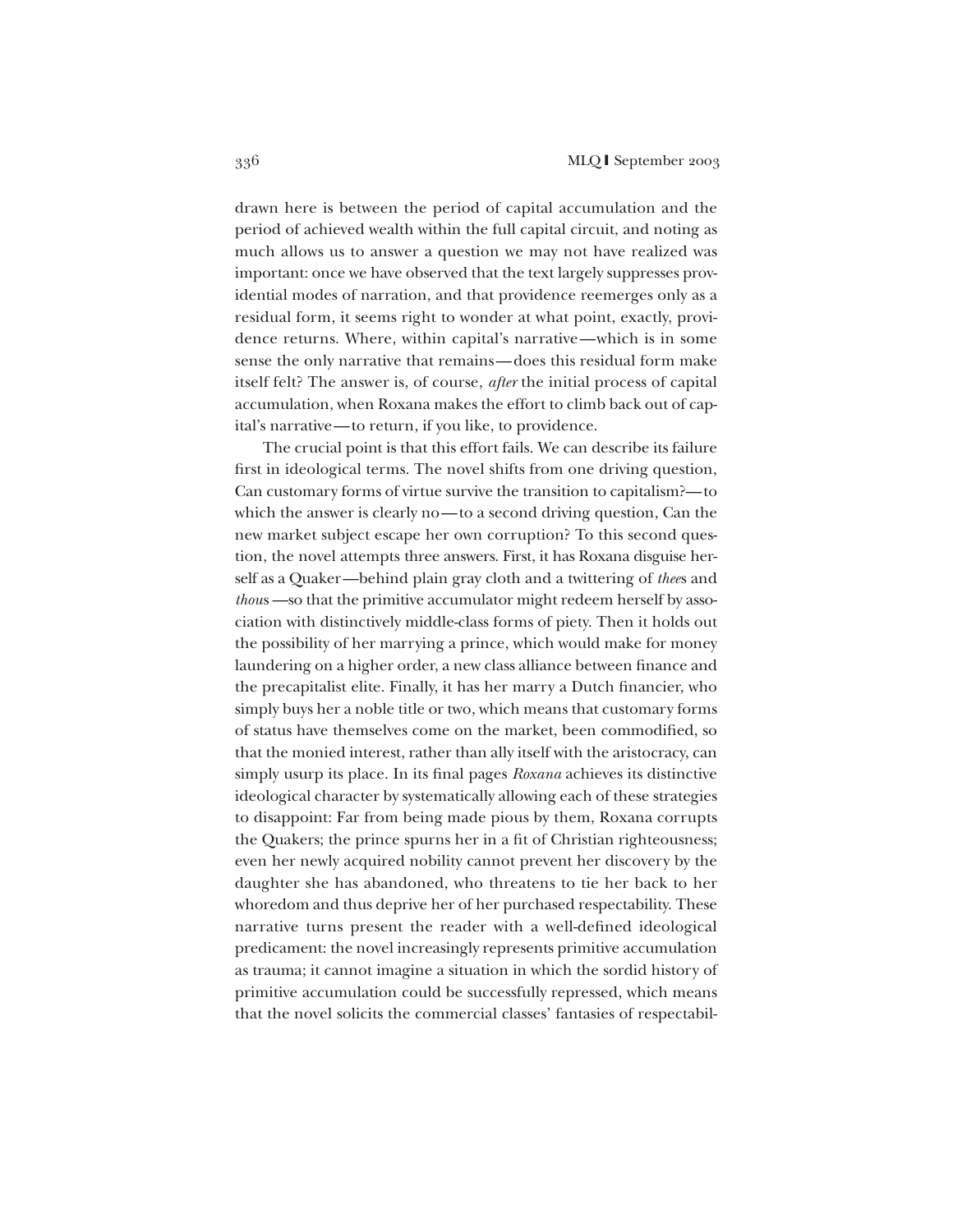ity only to deflate them. This is what it means, then, to say that *Roxana* actually consists of antiromance in two distinct forms: the narrative of primitive accumulation requires the evacuation of aristocratic and Christian providence, which makes of it a capitalist antiromance, but then the novel will not permit itself to script a new capitalist romance in providence's stead. Defoe (in this book, at least) is hostile to such ideological jury-rigging—hostile, in other words, to the century's more familiar forms of commercial apologetics. *Roxana* cannot pull off (or preemptively undoes) the genre's characteristic ideological projects, its roster of mixed marriages and tableaus of virtue triumphant, which do not come to the fore until the 1740s, when the novel, in the process of becoming "the novel," programmatically begins to readmit romance to its pages.

This is not yet to say enough, however, because the novel's ideological failure points to a narrative failure of a different order. For even Roxana's disappointments do not allow themselves to be figured as providentially ordained. One could at least imagine a novel in which Roxana's very failures took on a providential cast, but Defoe's efforts in this direction are conspicuously halfhearted. The novel, having gone to such lengths to eliminate providence, has trouble reinstating it. The sketchy final paragraph proclaims that providence has exacted its tax on Roxana, for she is spending her old age poor and repentant. But the paragraph does so lackadaisically, with an utter lack of narrative detail.13 Providence here can only be announced. It cannot be recounted. What is more, the near absence of providence divides Defoe's narration into two levels or formal orders. First, the narrative works in simple causal terms. Consider the following paragraph, in which Roxana reflects on her good fortune in having gotten away with her servant during one of their schemes:

And now Amy and I were at Leisure to look upon the Mischiefs that we had escap'd; and had I had any Religion, or any Sence of a Supreme Power managing, directing, and governing on both Causes and Events

<sup>13</sup> "After some few Years of flourishing, and outwardly happy Circumstances, I fell into a dreadful Course of Calamities, and *Amy* [Roxana's servant] also; the very Reverse of our former Good Days; the Blast of Heaven seem'd to follow the Injury done the poor Girl; and I was brought so low again, that my Repentance seem'd to be only the Consequence of my Misery, as my Misery was of my Crime [prostitu- $\[\text{tion}\]$ " (329–30).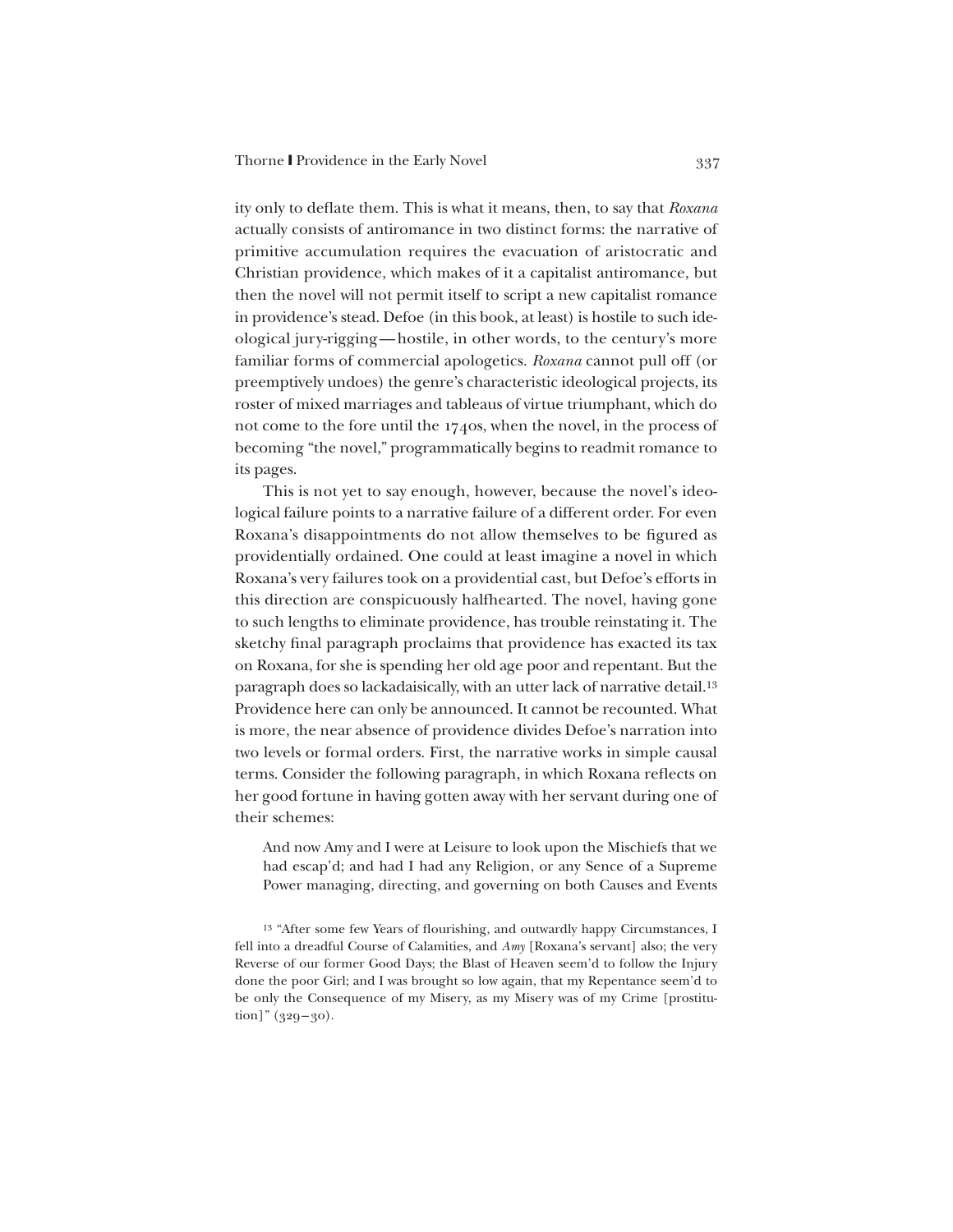in this World, such a Case as this wou'd have given any-body room to have been very thankful to the Power who had not only put such a Treasure into my Hand, but given me such an Escape from the Ruin that threaten'd me; but I had none of those things about me; I had indeed, a grateful Sence upon my Mind of the generous Friendship of my Deliverer, the Dutch Merchant; by whom I was so faithfully serv'd, and by whom, as far as relates to second Causes, I was preserv'd from Destruction. (160)

The narrative issues that govern Defoe's texts emerge with special clarity in this passage. Namely, it shows us that, for the purposes of narration, second causes have become primary. The providential account of Roxana's rescue—"a Supreme Power managing, directing, and governing"—is spelled out only to be discounted, and not even argued against, but merely brushed aside. Defoe, one is tempted to conclude, is teaching his readership how to read a story in merely causal ways. Instead of a conventionally patterned story of divinely ordered purposes, he gives us a story of worldly events unfolding in temporal sequence.

This shift away from providential narrative has some curious effects. It does *not*, for a start, prevent *Roxana* from issuing judgments on its own events. The novel, in fact, is awash in ethical language, Roxana's periodic denunciations of her own wantonness. The problem is that providence's absence leaves the novel's ethical register abstract, without any compelling relationship to the events narrated, a retrospective intrusion or psychological tic rather than a principle of the narrative itself. The novel does not, in Machiavellian fashion, expose or mock these ethical considerations as much as it renders them incompatible with its own narrative, so that Roxana typically urges her women readers not to be "ruined" by "great men" and then recounts how some doting lover or other, far from destroying her, merely contributed to her swelling kitty. Such, then, is the peculiar experience of reading Defoe: we watch helplessly as practices wholly dissociate themselves from the normative language meant to describe them. Ethics is the gum left behind when providence seeps away. It is providence reformulated as private anxiety—as psychology or smarting conscience—rather than as narrative code.

An important qualification is necessary at this point: *Roxana* may be the bitch mother of all antiromances, but this line of argument should also give us a new way of thinking about the relationship between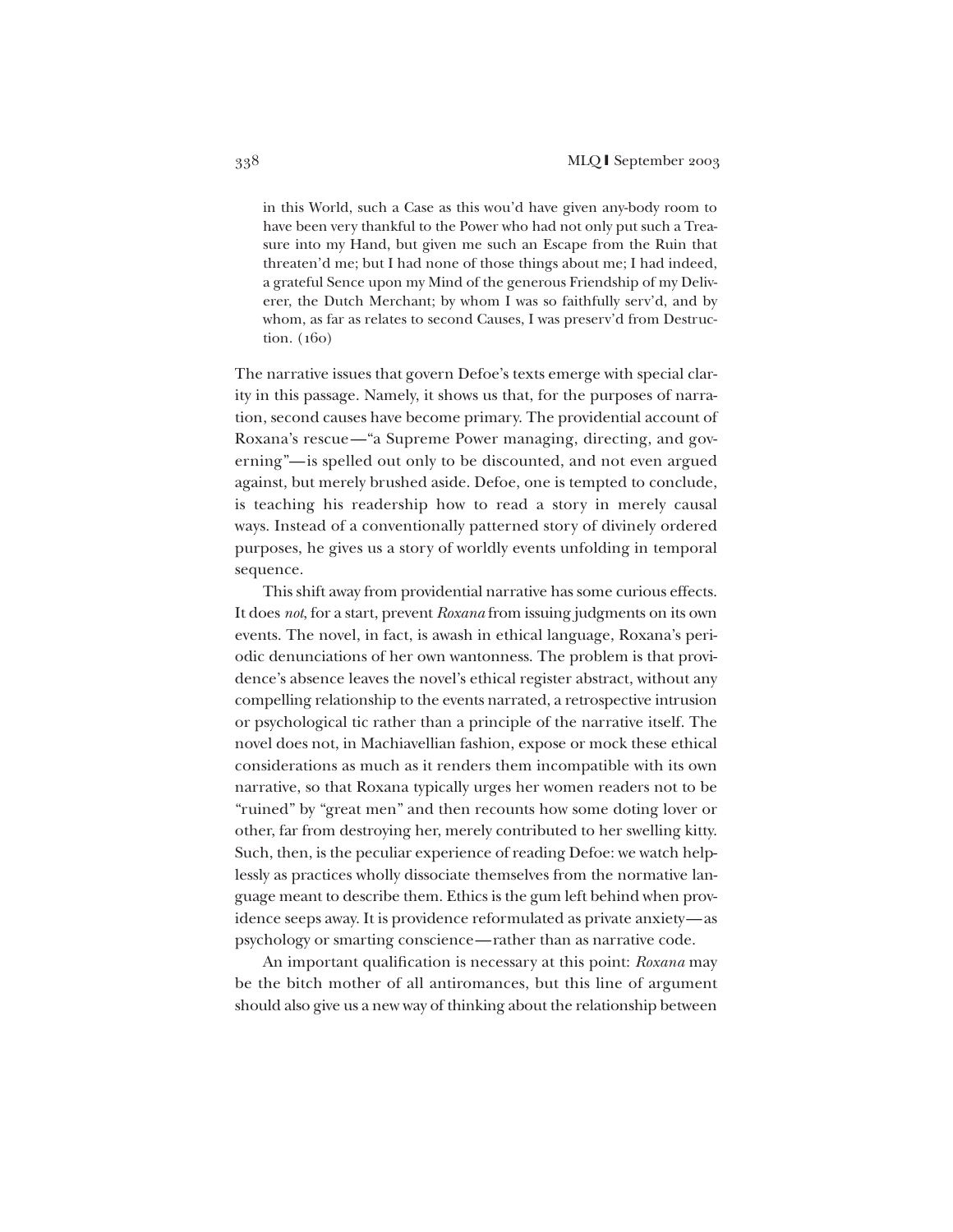the novel and the romance as traditionally conceived. If we think of just the stalest distinctions between the two genres, one of the first that comes to mind is the romance's emphasis on extraordinary or fantastical events, which stands in stark contrast to the novel's obsession with the quotidian. But why does eighteenth-century narrative discover the everyday or the ordinary? We may conjecture that, in trying to describe the newly complex space of the modern, the novel describes the everyday *as though it were extraordinary*. It generates the suspense or the unfamiliarity of "romance" narrative out of proximate materials, testifying to an estrangement of the plain or the commonplace. Thus we begin with a cliché about the novel and the romance, but in the end we can further blur the boundary between them: novels such as *Roxana* turn to "ordinary life" because ordinary life has come to approximate the condition of romance itself, at least in one of its key features, the treacherous territory of the mundane.14

If we follow this Machiavellian line—if we think of early novels as, in effect, Machiavellian romances of the marketplace—then we can also account in new ways for what is often referred to as the novel's empiricism: its descriptive bent; its fine, itemizing texture; its emphasis on detail within the environs of the everyday. The rather abstract and archaic Machiavellian terminology that lives on in the early novel is actually of a piece with its circumstantial precision. In the hopes of returning some agency to the decontextualized or nakedly autonomous modern subject, the novel's minutiae serve as notice to readers that the early modern sphere of action demands a degree of attention that the seemingly chthonic routines of the premodern never did—and that the bureaucratized routines of the fully modern may never do again that they must therefore watch over their deeds in some new way, with an eye toward their contingency or their proximate detail and in a pose of perpetual vigilance.

Such, then, is one version of what we might call the novel's epistemology: it trains the reader to treat no-longer-ordinary life as an object of knowledge. But there is a second way we might account for the novel's empiricism, and it will take us back to the question of causality

<sup>&</sup>lt;sup>14</sup> Aphra Behn laments having to tell stories "in a World where he [the reader] finds Diversions for every Minute, new and strange," at the beginning of *Oroonoko; or, The Royal Slave*, ed. Lore Metzger (New York: Norton, 1973), 1.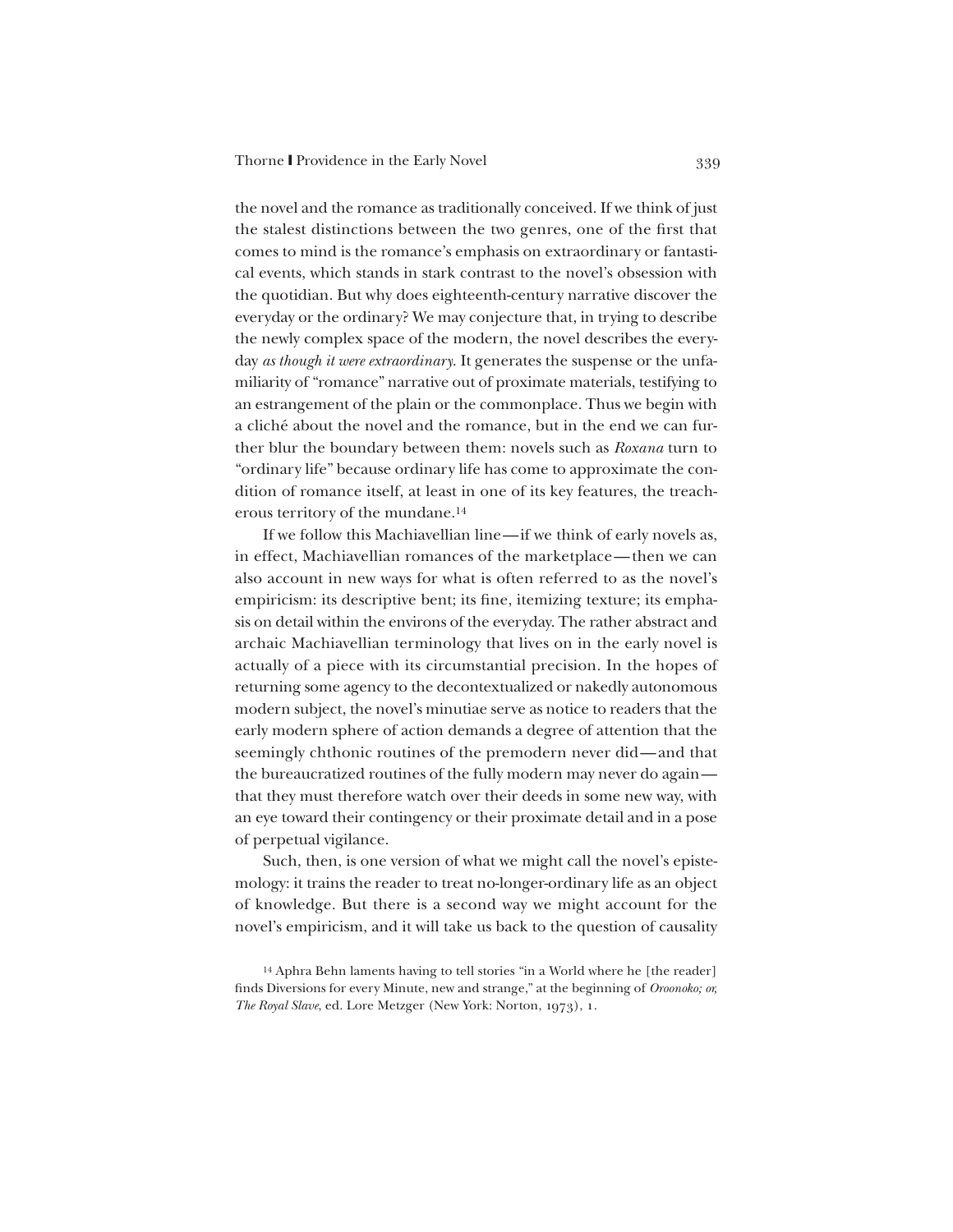with which we started. We might say that the novel's empiricism attunes the reader to the problem of fortune, which I have suggested is really the problem of social complexity in the metropolis and the new world system, but we might equally say that it attempts to win narrative back *from* the realm of fortune, to refuse the narrative crutch of fortune, to find concrete, social and causal explanations for the vicissitudes traditionally (and lamely) chalked up to fortune. The term *fortune* designates a distinctive mode of storytelling that forsakes any attempt to spell out the deep causality of the episodes that it records. But the novel's descriptive precision may also establish new and elaborate chains of causality. The beginning of Fielding's *Amelia* is representative in this regard. Fielding begins with a question: will fortune govern his narrative, or will his story unfold in the more methodical register of causality? The events to be recounted were so "extraordinary," in Fielding's words, "that they seemed to require . . . the utmost Invention which Superstition hath ever attributed to Fortune: Tho' whether any such Being interfered in the case, or, indeed, whether there be any such Being in the Universe, is a Matter which I by no Means presume to determine in the Affirmative."15 For the time being, Fielding is content to leave this question open, but the answer arrives in the form of the novel itself: *Amelia* is an extravagant story of suffering, remarkable in its largely unprecedented attempts to name, with as much specificity as possible, the social mechanisms, the multiple causes, of such suffering. The novel is in fact an attack on the concept of fortune, which emerges as a breach of narrative and ethical responsibility. The storyteller and the moral agent have the common obligation to track causality down.16 With this observation, Godwin's notion of the causal or mechanical novel begins to make a kind of sense. The causal novel is an instrument for charting the new intricacies of modern social space.17

<sup>15</sup> Henry Fielding, *Amelia*, ed. Martin C. Battestin (Oxford: Clarendon, 1983), 17.

<sup>16</sup> The early novel has its collaborators: see, e.g., David Hume, *A Treatise of Human Nature*, ed. L. A. Selby-Bigge (Oxford: Clarendon, 1975), 130: "What the vulgar call chance is nothing but a secret and conceal'd cause."

<sup>17</sup> From fortune to causality—one wonders, perhaps, what a Nietzschean account of this transition would look like. To judge by Thomas M. Kavanagh, *Enlightenment and the Shadows of Chance: The Novel and the Culture of Gambling in Eighteenth-Century France* (Baltimore: Johns Hopkins University Press, 1993), it would look gripping and lunatic at once. I say *gripping* because Kavanagh assembles his narrative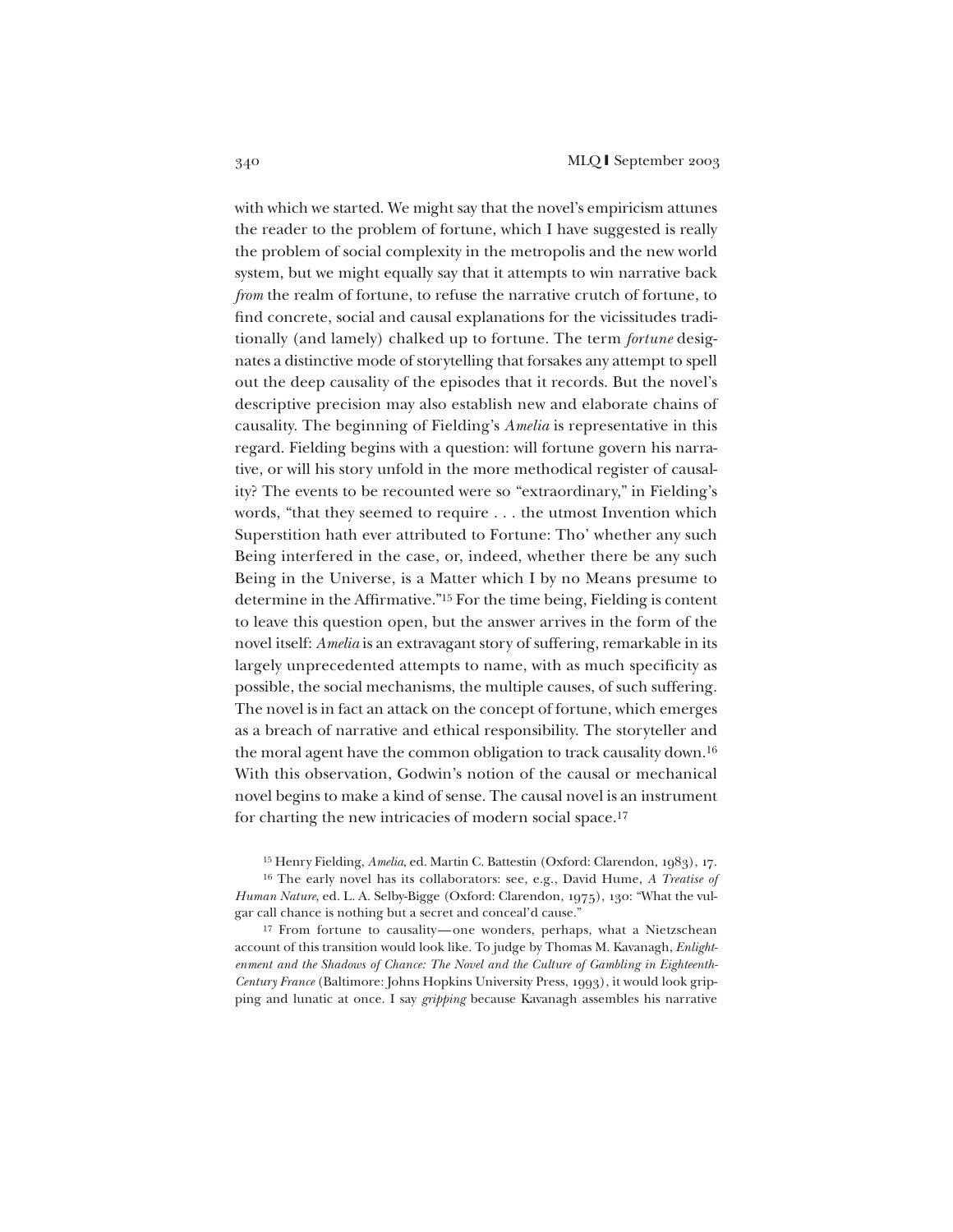Here, then, are the first, rough outlines of some shared project. We can say that at least three modes of storytelling vie for priority in the eighteenth century, often in the same pages: providence, fortune, and causality. We can speak, at the broadest level, of a historical shift from providential narrative to causal narrative, from stories that promise knowledge of God's design to narratives that promise knowledge of the material and social world existing in time. Fortune, in this scheme, is a skeptical term. It suggests that the forms of knowledge generally thought proper to narrative are not, in fact, obtainable.

But how do we evaluate this shift? We have some choices to make. We could treat it as an autonomous cultural revolution, presumably called "secularization" and requiring no explanation in terms other than its own.18 Alternately, we could work to correlate this shift with contemporary social and economic transformations, in which case the renovation of narrative would appear as a political project of a special

<sup>18</sup> This is the line followed by Leopold Damrosch Jr., *God's Plot and Man's Stories: Studies in the Fictional Imagination from Milton to Fielding* (Chicago: University of Chicago Press, 1985).

with real sweep; he possesses a keen and dramatic sense of historical transformation. Early modern history, he argues, proceeded in three stages. First, there was a precapitalist culture of aristocratic individuality and risk, full of venturesome nobles who embraced the battlefield and the bet and the duel without submitting their every action to niggling bourgeois calculation. Then there came the first great experiments in capitalist finance, such as the South Sea Company or Law's system, which seemed poised to generalize the aristocratic culture of chance, perhaps even to democratize it, to yank the entire social order into the realm of risk. Such a capitalism—this capitalism that never happened, modernity's missed opportunity—would have fostered the noble ethos of hazard, not stifled it. But those experiments failed, and capitalism was left instead with a cringing Enlightenment bourgeoisie bent on "domesticating" or "emasculating" chance, feminizing it with the estrogen of "probability" and "normalcy" and "averages." The eighteenth century, then, presents us with a choice, between texts that expunge chance and set a drab world of causality and social averages in its place, on the one hand, and texts that keep faith with the aristocratic experience of chance, on the other. The early novel, in this scenario, is the villain, enemy of chance, agent of constriction. I say *lunatic* because Kavanagh's account is possible only if you daydream your way into a certain class delusion. A novelistic culture, Kavanagh writes, demands a "real renunciation of our individuality and our freedom" (251). But he himself has already made it clear that in a precapitalist social order the nobility are the only ones who even count as individuals. So this particular "our"—"our individuality and our freedom"—works only if we imagine ourselves, inexplicably, as ancien régime aristocrats.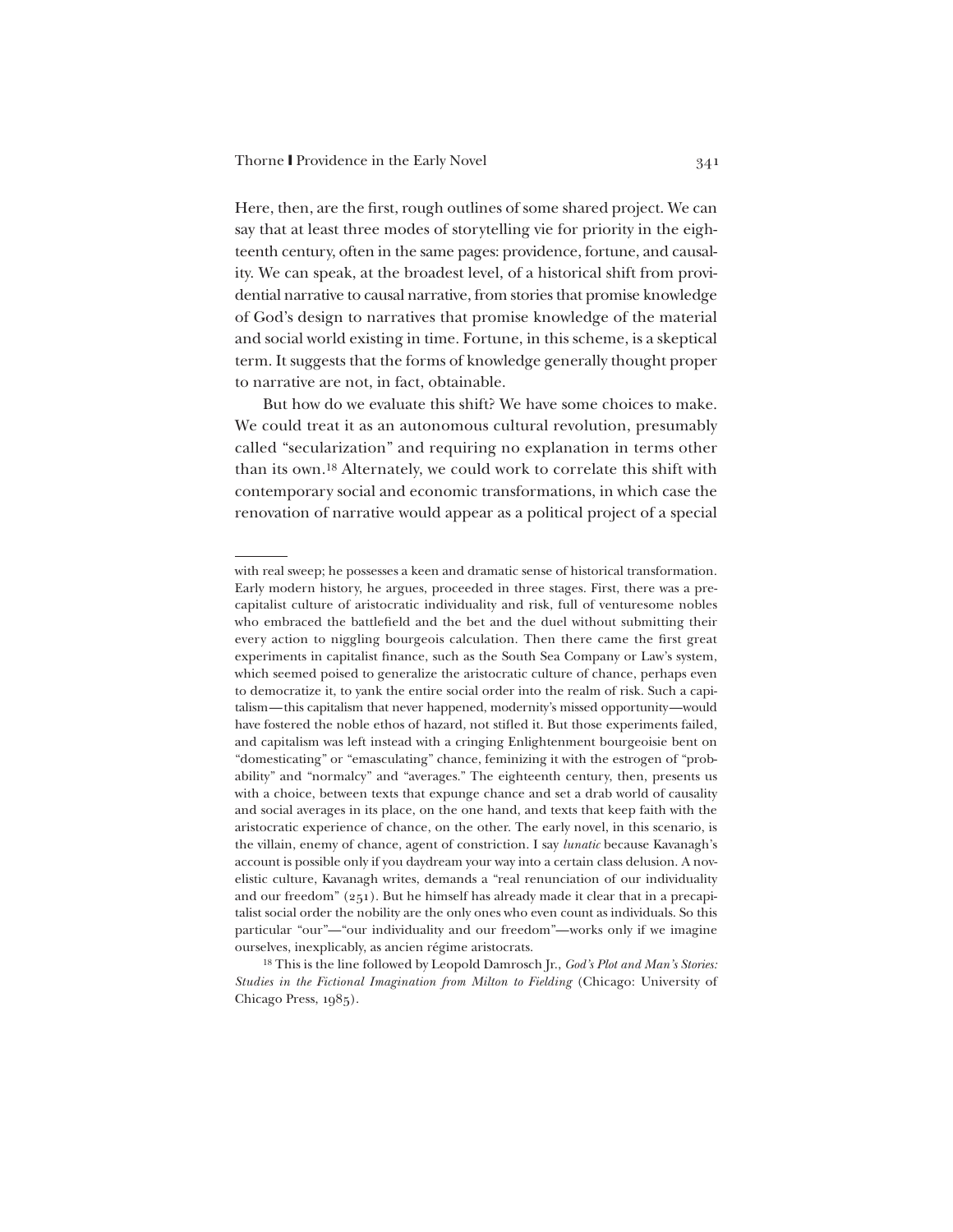kind. It is possible to specify with some precision the character of this project, but to do so, we need to think hard about credit, perhaps the eighteenth century's decisive capitalist innovation. The first, familiar point to be made about credit is that it is fortune's double or sister. Eighteenth-century writing speaks often of credit and does so in terms clearly borrowed from older figurations of fortune: Fortune metamorphoses from a metaphysical quandary into a social and historical problem, Lady Credit, who stands in distant and capricious command over human affairs. Credit, it is important to keep in mind, refers not just to money lent or payment deferred but to paper instruments of all kinds, nearly all of them new or newly central to the eighteenth-century economy: banknotes, bills of exchange, stock, government debt, and eventually paper currency itself, which, like all credit, is not itself a valuable thing but only the promise of a valuable thing. Credit, then, lures the economy out of the realm of the concrete, away from land and tangible, tradable goods—spices to sniff, cloth you can rub between thumb and forefinger—and into a realm of fluid and disembodied value. It bestows effective and transformative force on beliefs and ideas and expectations and hunches. The word *credit*, then, names no single thing; it designates that series of practices and institutions that give authority to paper. For an eighteenth-century writer to cast credit in fortune's guise is, therefore, to articulate an anxiety, the fear that Britain has been handed over to a phantasm, an apparition, a thing that is not a thing, an incorporeal force able to upend secular events with all the unpredictability, the fickle contingency, of a speculative bubble or market crash.19 What is more, fortune and credit are joined here by a third term—the figure of rhetoric. The same conventions that surround the fear of fortune and credit also pervade an older fear of public speech. Richard Fanshawe writes in the 1640s that "words are wind . . . the world's firmest glory," and Defoe writes half a century later against the "Air-Money" that is credit.20 So credit is money transmuted into breath

<sup>19</sup> See Pocock in *The Machiavellian Moment*: "Credit typifies the instability of secular things, brought about by the interactions of particular human wills, appetites and passions." It is "not simply the wheel of fortune running eccentrically about its unmoving axis. . . . it is part of a huge new force in human affairs, creating new modes of war and prosperity, a new balance of power in Europe, a new conquest of the planet"  $(453 - 54)$ .

<sup>20</sup> Richard Fanshawe,"The Praise of the Wind," in *Poetry and Revolution: An Anthology of British and Irish Verse, 1625–1660*, ed. Peter Davidson (Oxford: Oxford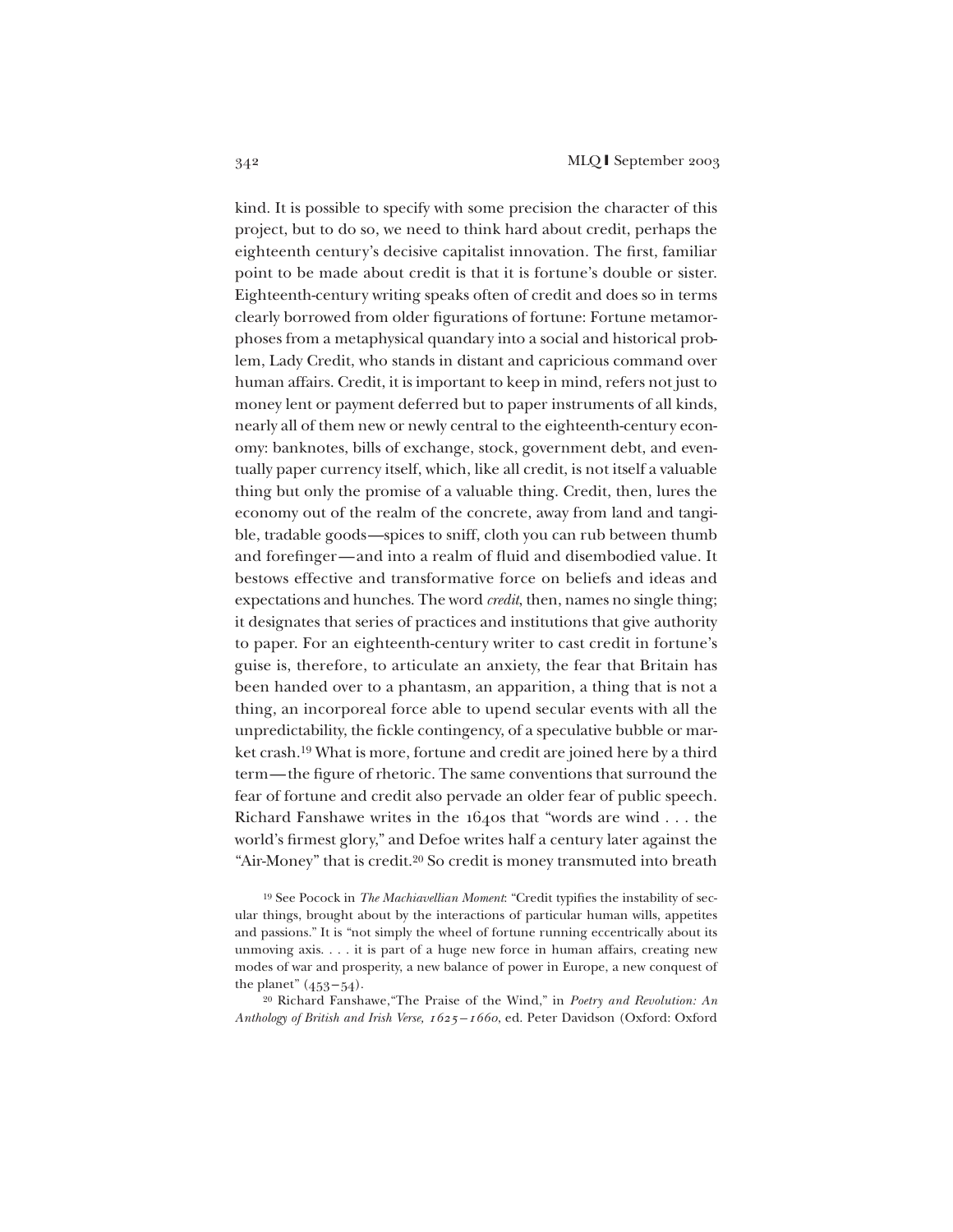or argument, and behind both of these atmospheric figures there murmurs the insistence that the social order should not lie at the ether's whim, that opinion, image, and dispute should not raise the meanest born to the highest place, should not corrupt with mere words or show a political culture of virtue, military service, and plowable, paceable acres. There emerges in early modern writing, then, a conceptual constellation: fortune, credit, rhetoric. These are the string pullers, the lifeworld's deep movers, the causes that can barely be named, rendering the social system progressively more immaterial, abstract, inscrutable.

There is a temptation here that needs to be warded off. This constellation—fortune, credit, rhetoric—holds only for a specific moment in the history of the English-speaking world, the period that sees both the financial revolution and the rise of the public sphere or print marketplace: that distinctive phase, in other words, in which both credit and rhetoric find the institutions proper to them and from which they attempt to generalize themselves throughout the social order. Most of the writing currently available on credit and writing in the eighteenth century, however, looks over this situation—an increasingly complex social order governed by the hyperreality of the media and high finance—and discovers in it what we might call the "long postmodern." As a genre, it has been argued, the novel took shape in a society governed more and more by fictions. The novel is that type of fiction characteristic of a society itself constituted by fiction, that is, by credit and print. The novel, in short, has always been postmodern.21

There is one sense in which this argument is crucial. It is—tacitly, unpolemically—a rebuff to the prevailing cliché that the English eighteenth century was an age of lab-coated Enlightenment, imposing its unyielding and claustrophobic epistemologies, deploying scientists and philosophers on every street corner. The new economic criticism has demonstrated that the eighteenth century was characterized equally

University Press, 1998), 341; Daniel Defoe, quoted in Sandra Sherman, *Finance and Fictionality in the Early Eighteenth Century: Accounting for Defoe* (Cambridge: Cambridge University Press, 1996), 1.

<sup>21</sup> See Sandra Sherman, *Finance and Fictionality in the Early Eighteenth Century: Accounting for Defoe* (Cambridge: Cambridge University Press, 1996); Catherine Ingrassia, *Authorship, Commerce, and Gender in Early Eighteenth-Century England: A Culture of Paper Credit* (Cambridge: Cambridge University Press, 1998); and Patrick Brantlinger, *Fictions of State: Culture and Credit in Britain, 1694–1994* (Ithaca, N.Y.: Cornell University Press, 1996).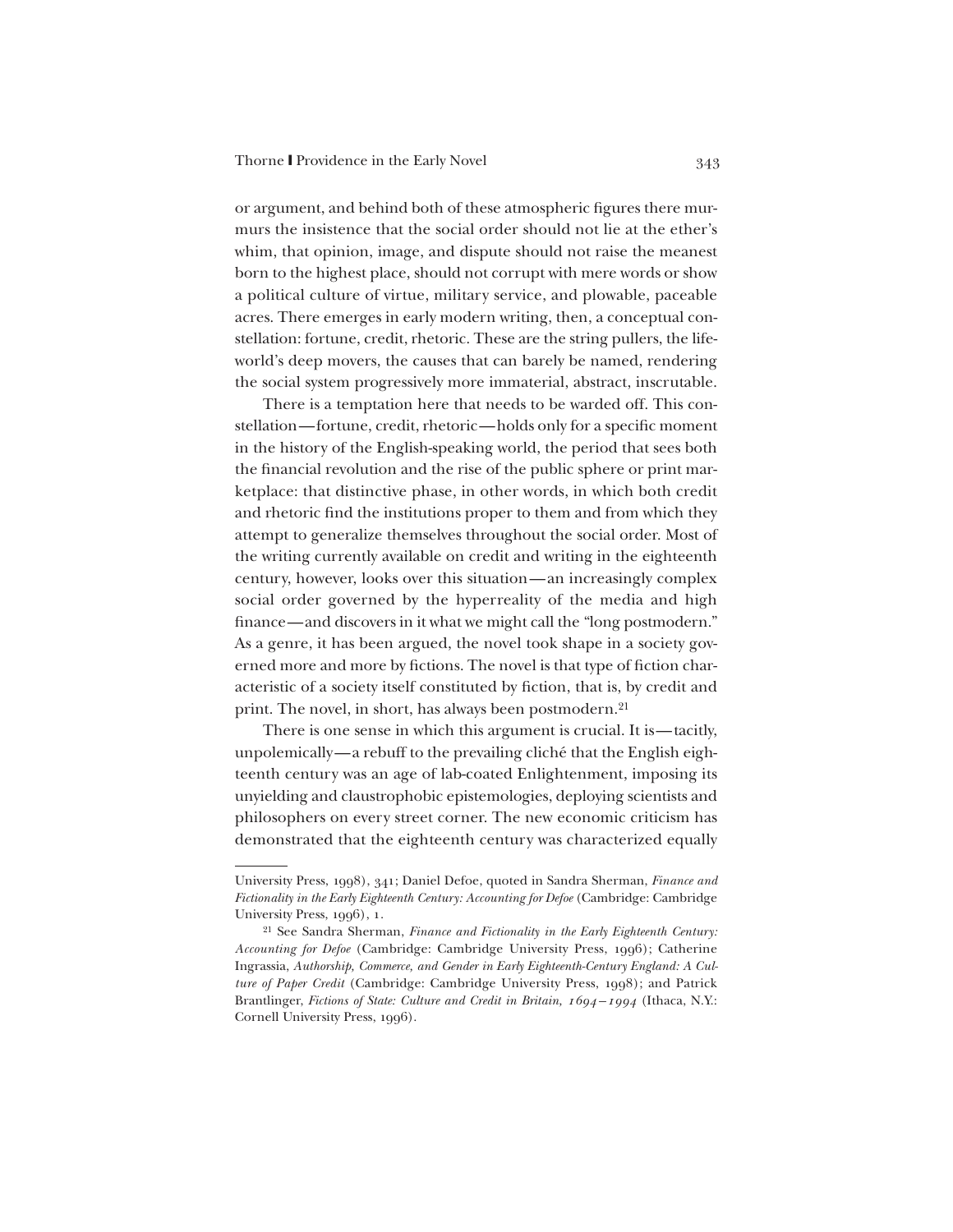and antithetically by an epistemological unmooring, that finance and fiction, far from bolstering customary claims to know the world, powerfully undid such claims. In this argument we can catch a pleasing glimmer of historical process or the *longue durée*, a history of the present, of the market's expanding dominion and the intensifying abstraction of social life, that is, its atomization into isolated but exchangeable subsystems, each ultimately ungrounded and therefore experienced as fictional.

But we catch only a glimmer, because a sense of historical process is what most of this criticism actually forestalls. Most economic criticism of the early novel relies on New Historicist homologies. The simile is its chief argumentative figure: "Finance is *like* fiction. . . . *Like* the buying of stock, the reading of novels was. . . . Human faces are *like* imprinted coins are *like* typeface on a page."22 The problem is this: once you say that fiction is "like" credit, once you simply set the two in a relation of equivalence, you absolve yourself of determining what these two distinct social spheres, culture and the economy, have to do with one another. Such arguments by analogy rely on intuitive correspondences, as though puns were the motor of history; they never seriously consider the social order's multiple sites, the history of their divergence or their continued and mutual determination.23 And if fiction and finance are linked not by historical process but by some permanent analogical axle, then the long postmodern is in danger of becoming the perpetual postmodern, in which case the new economic criticism is not so much giving a history of the present as merely rediscovering the present in some Augustan mirror, casting the eighteenth century in its own image.

So there is a second choice that needs making. Either we can resign ourselves to an *eternitas postmoderna*, to an endless horizon of spectacle and speculation, or we can learn to distinguish eighteenth-century credit from postmodern credit. We can learn, in other words, to dis-

<sup>22</sup> The first quotation is from Sherman's abstract page; the second is from Ingrassia (6); the third is no quotation but a paraphrase of one of Deidre Lynch's central arguments in *The Economy of Character: Novels, Market Culture, and the Business of Inner Meaning* (Chicago: University of Chicago Press, 1998).

<sup>23</sup> For a crucial exception see James Thompson's excellent *Models of Value: Eighteenth-Century Political Economy and the Novel* (Durham, N.C.: Duke University Press, 1996).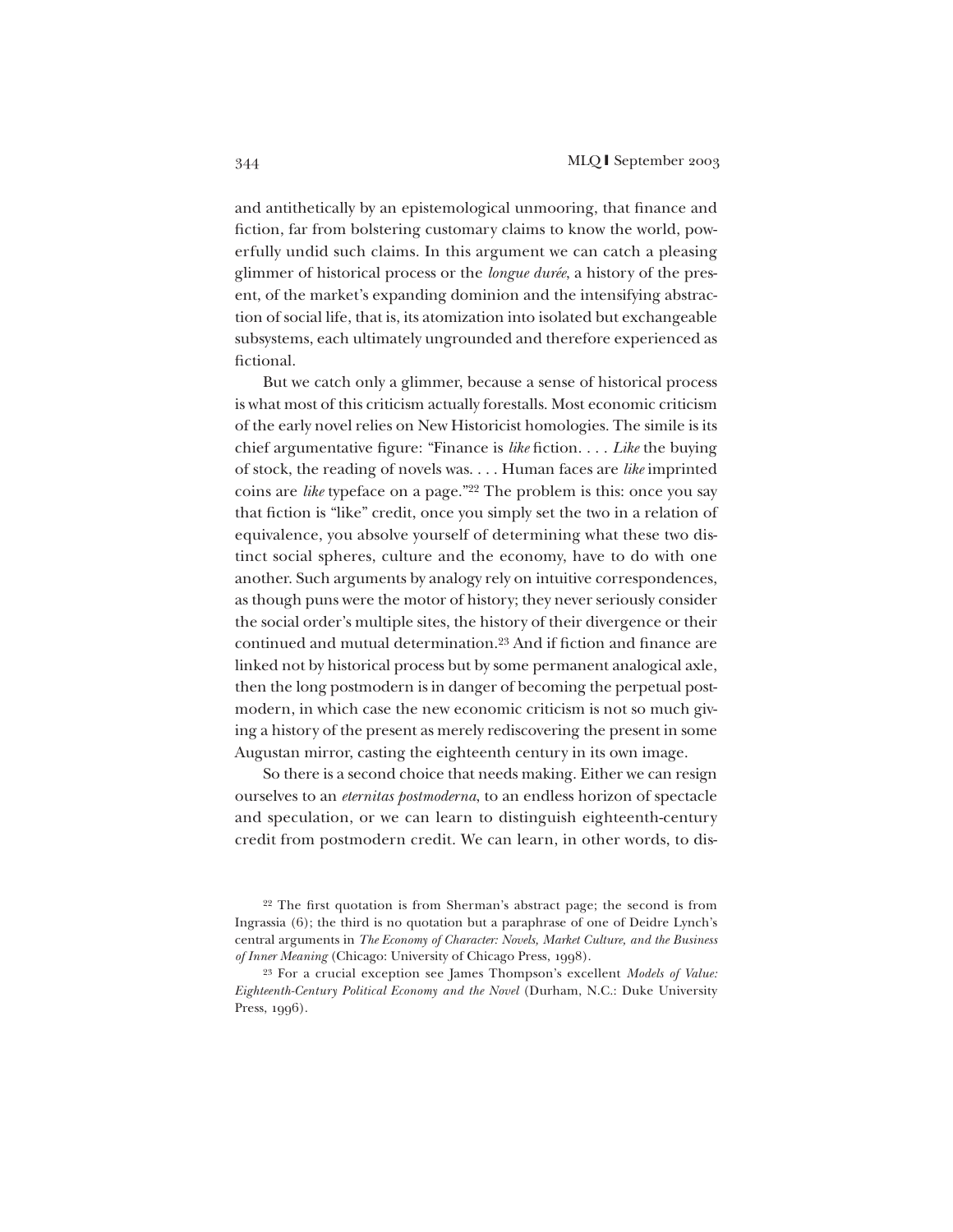tinguish between (1) finance capital as an *emergent* structure, which was in contest with residual forms—the peasant economy of traditional rights and privileges, the half-feudal physiocracy of the landed classes, a burgher mercantilism that still believed in solid things; which was in the service of primitive accumulation; which was in league with agrarian capitalism's ideology of "improvement" and a modest global trade in artisanal luxuries; and which made possible a state of permanent war, settler colonialism, capitalist slavery, and economic nationalism; and (2) finance capitalism as a *dominant* structure, late capitalism's linchpin, coordinating a worldwide industrial apparatus, itself premised on the complete penetration of the precapitalist world, now mechanized and commodified through and through, generating both a ubiquitous global trade in necessaries and media that mean to colonize the unconscious or dictate desire. These two forms of finance capital surely belong to the same history. They partake, no doubt, of similar logics. They can usefully be superimposed on top of one another. But they are not the same thing. And if we do not learn to make this distinction, then bandying about terms like *credit* and *finance capital* will sap rather than strengthen our sense of capital's historicity.24

At the very least, then, we can say that what is distinctive about eighteenth-century Britain is how it takes itself to have solved its postmodern problems. How, in eighteenth-century terms, does one conquer the fear of credit and its fictions? Economic histories of the eighteenth century place great stress on the following observation: you cannot have sophisticated mechanisms of credit unless you have institutions that more or less guarantee credit's repayment. We can phrase this point in a few different ways. Max Weber notes that capitalism demands what he calls guarantees of calculability: "Capitalism must be able to count on the continuity, trustworthiness and objectivity of the legal order, and on the rational predictable function of legal and administrative agencies."25 Jür-

<sup>24</sup> This need is particularly felt in the face of Ingrassia's work, with its outright celebration of finance and commercial culture, which it portrays as a middle-class carnival of subversion, emancipating elite women and the bourgeoisie from a civic humanism that is "highly nostalgic" and thus does not merit serious consideration (20). See also Sherman, who writes off any opposition to credit as a "Puritan distaste" (17) and applauds the market for unsettling discourse.

<sup>25</sup> Max Weber, *Economy and Society: An Outline of Interpretive Sociology*, ed. Guenther Roth and Claus Wittich, trans. Ephraim Fischoff et al., vol. 2 (Berkeley: University of California, 1978), 1095.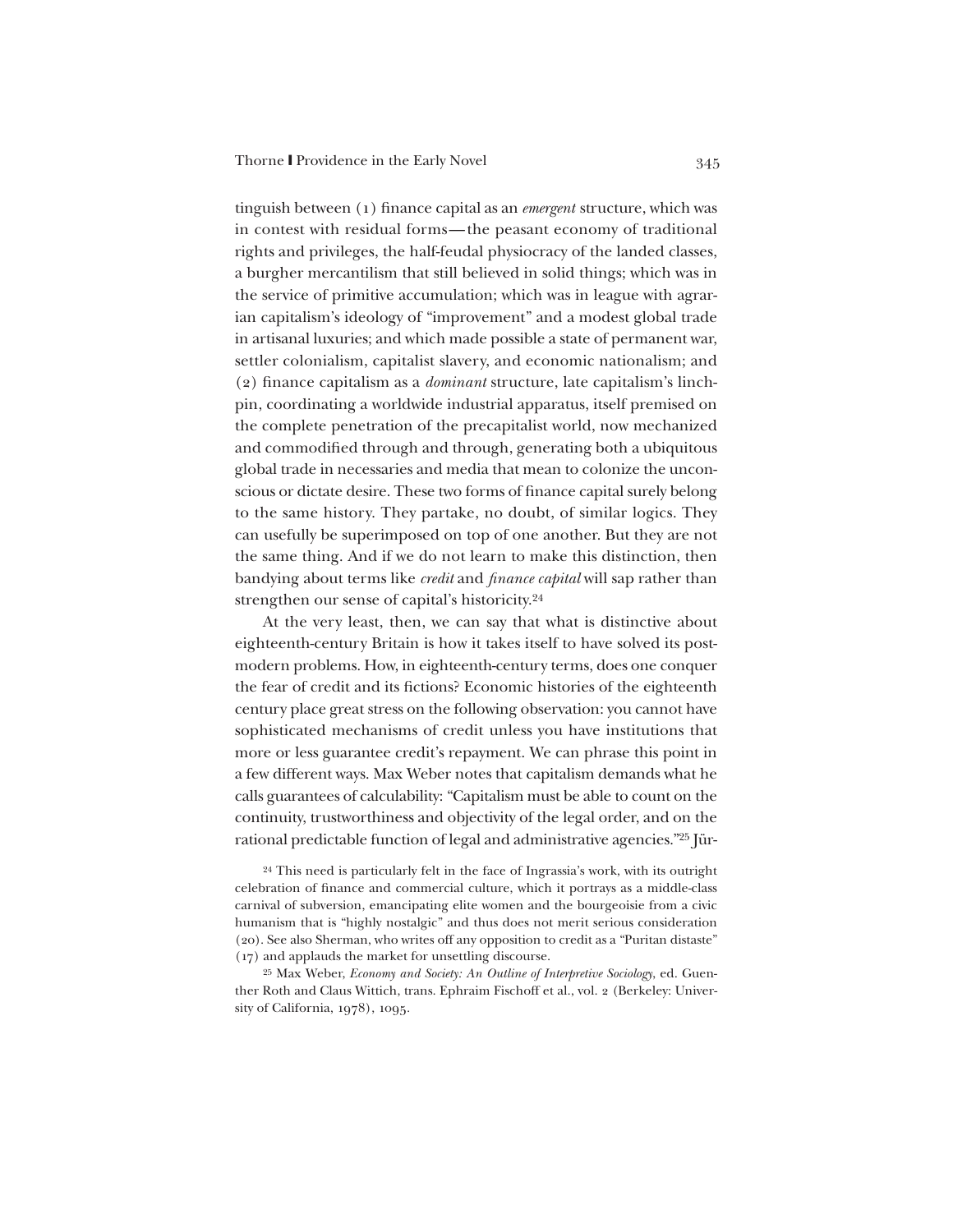gen Habermas suggests in a similar vein that early "state interventions without empowerment by law were blameworthy primarily not because they violated principles of justice laid down by natural right but simply because they were unpredictable and thus would preclude exactly the kind and measure of rationality that was in the interest of private persons functioning in a capitalist fashion." Classical political economy, he writes, was the discourse that set the standard for such predictive rationality: "It conceived of a system whose immanent laws afforded the individual a sure foundation for calculating his economic activity rationally according to the standard for profit maximization."26 Bruce G. Carruthers, finally, notes that what the stock market requires is "accessible information and routine procedures."27 He suggests that when we speak of the financial revolution, we are speaking, in effect, of the introduction of such regular operations in the form of professional brokers, the financial press, a centralized exchange, standardized contracts, and so on. The solution to the problem of Lady Credit, then, was to tame her, to remove credit from the realm of risk, to sunder credit from fortune as one might separate conjoined twins. Credit's taming required new institutions, new forms of rationalization: government statistics; new techniques for administering commerce; actuarial tables and new discourses of probability; more sophisticated forms of commercial empiricism, such as double-entry bookkeeping; the new field of political economy, designed to discovery regularities in what had once been Fortune's marketplace. "Goods had to be reified," notes J. G. A. Pocock in one of his most commanding observations, "and the laws of the market discovered or invented, in order to restore reality and rationality to an otherwise purely speculative universe" (*Virtue*, 69).

Taken together, these observations should allow me, at last, to drive my point home: the early novel is an extension of these projects. If credit removes economic actors from a world of real and tangible things and inserts them instead into networks of speculation and belief, then the novel thrives because of its ability to narrate such social com-

<sup>26</sup> Jürgen Habermas, *The Structural Transformation of the Public Sphere: An Inquiry into a Category of Bourgeois Society*, trans. Thomas Burger, with the assistance of Frederick Lawrence (Cambridge, Mass.: MIT Press, 1991), 86.

<sup>27</sup> Bruce G. Carruthers, *City of Capital: Politics and Markets in the English Financial Revolution* (Princeton, N.J.: Princeton University Press, 1996), 170.